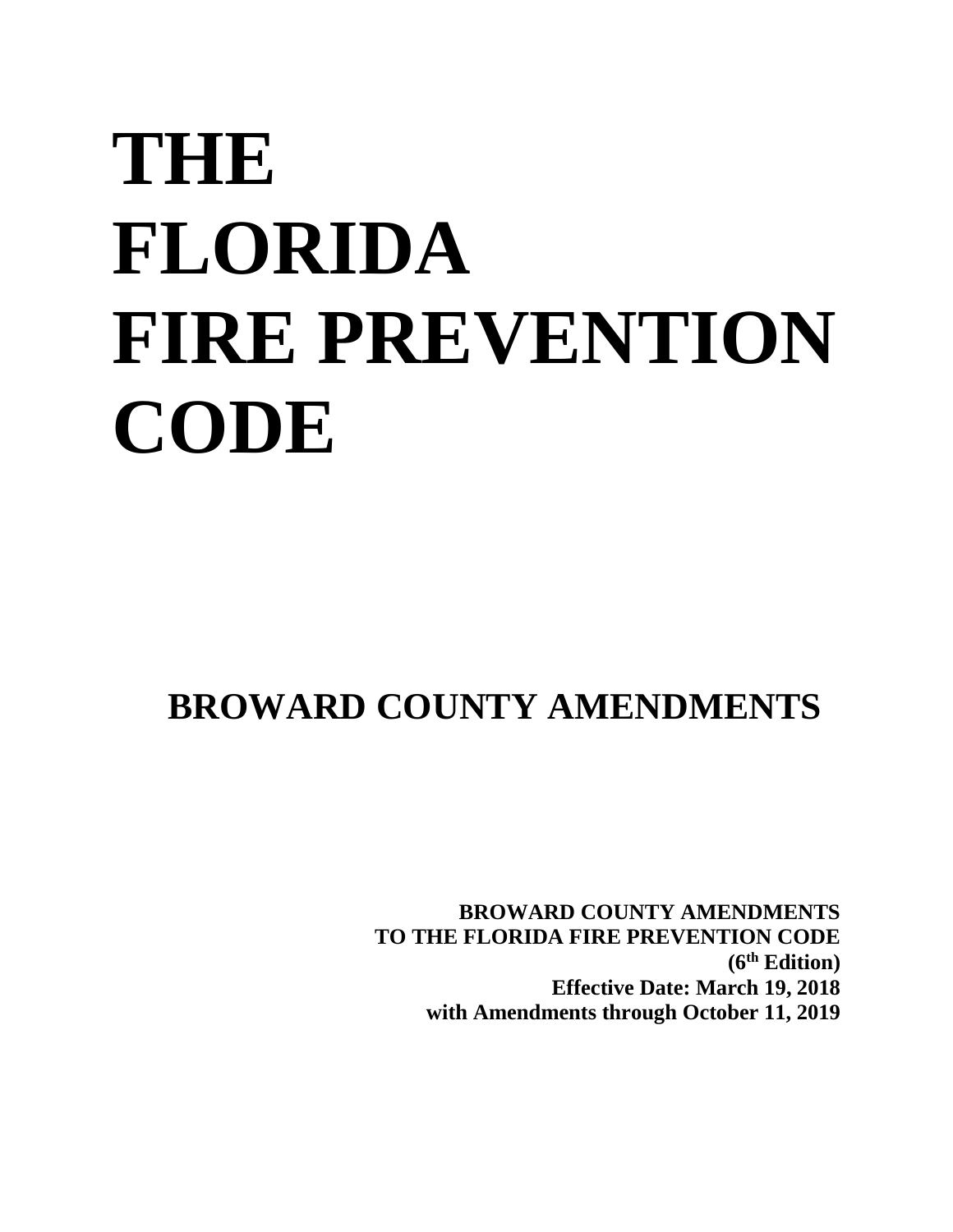## **BROWARD COUNTY BOARD OF RULES AND APPEALS**

## **2018 MEMBERS**

#### **Jeffrey Lucas, FM, CFI, CFEI, Deputy Fire Chief, Chair Kenneth B. Wynn, Representative of the Disabled Community, Vice Chair**

#### **Voting Board Members**

Stephen Bailey, P.E., Electrical Engineer Ron Burr, Swimming Pool Contractor Gregg D'Attile, Mechanical Contractor John Famularo, Roofing Contractor Shalanda Giles Nelson, General Contractor Robert A. Kamm, P.E., Mechanical Engineer Daniel Lavrich, P.E., Structural Engineer Daniel Rourke, Master Plumber John Sims, Master Electrician Dennis Ulmer, Consumer Advocate Abbas H. Zackria, CSI, Architect

#### **Non-Voting Alternates**

Gary Elzweig, P.E., Structural Engineer Jeffrey Falkanger, Architect Steven Feller, PE, Mechanical Engineer Alberto Fernandez, General Contractor William Flett, Roofing Contractor David Rice, P.E., Electrical Engineer Robert Taylor, FM, Fire Service Professional James Terry, Master Plumber David Tringo, Master Electrician

### **STAFF**

#### **James DiPietro – Administrative Director Charles M. Kramer, Esq. – Attorney**

Kenneth Castronovo – Chief Code Compliance Officer (Electrical) D. Cris Fardelmann – Chief Code Compliance Officer (Structural) Michael Guerasio – Chief Code Compliance Officer (Structural) Bryan Parks – Chief Code Compliance Officer (Fire) Rolando Soto – Chief Code Compliance Officer (Mechanical) Otto Viñas – Chief Code Compliance Officer (Plumbing)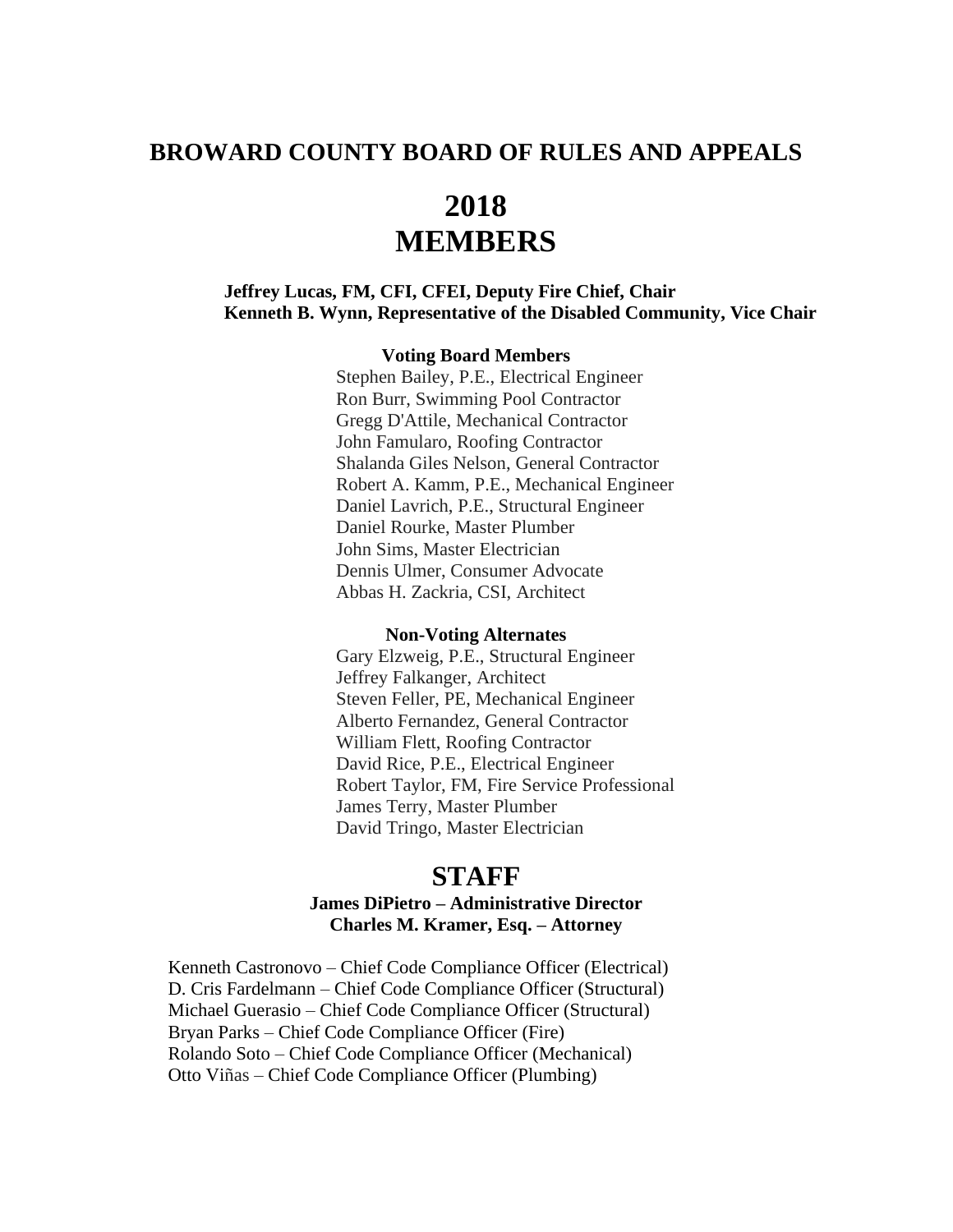## *Broward County Local Amendments to the Florida Fire Prevention Code*

#### **SECTION F-101 GENERAL**

**F-101.1**— **Title.** These regulations shall be known as the Broward County Local Fire Code Amendments to the Florida Fire Prevention Code (FFPC).

**F- 101.2 - Scope.** The provisions of this Chapter shall govern the administration and enforcement the FFPC and the Fire Protection Provisions of this Code and shall apply countywide in both incorporated and unincorporated areas of Broward County, Florida. The provisions of this code shall apply to new and existing buildings or structures, equipment, installations, construction, alteration, movement, enlargement, replacement, repair, use and occupancy, location, maintenance, removal and demolition of every building or structure or any appurtenances connected or attached to such buildings.

**F-101.2.1 Appendices or Annexes:** Provisions in the appendices or Annexes shall not apply unless specifically adopted by Florida Statute 633.

#### **F-101.2.2 Definitions:**

- A. **AHJ** means Authority Having Jurisdiction shall be a federal, state, local organization, office or individual responsible for enforcing the requirements of this code as found in Chapter 1.
- **B. BCFCC** means Broward County Fire Code Committee
- **C. BORA** means the Broward County Board of Rules and Appeals
- **D. Engineer** means licensed professional engineer, licensed in the State of Florida
- **E. FBC** means the Florida Building Code

**F. FFPC** means the Florida Fire Prevention Code including the Broward County Local Fire Amendments to the Florida Fire Prevention Code

**G. State** means State of Florida

**H**. **Fire Code Manager/Administrator** means a person certified by the State Fire Marshal Office as meeting the provisions found in NFPA 1037 and means Fire Marshal / Fire Code Official.

#### **I. Fire Service Provider** means Fire Department

**J**. **Door / Door Assembly;** when used for fire service provider access as referred to in this code or the FFPC, except in chapters where other configurations are specifically permitted, shall mean a side hinged, swinging type egress exterior door / door assembly that can be opened from the outside and that provides access to the interior of the dwelling unit or building.

**F-101.3 - Intent**. The purpose of the FFPC is to establish the minimum requirements to safeguard the public health, safety and general welfare through structural strength, means of egress, facilities, stability, sanitation, adequate light and ventilation, energy conservation, and safety to life and property from fire and other hazards attributed to the built environment including alteration, repair, removal, demolition, use and occupancy of buildings, structures or premises, and by regulating the installation and maintenance of all electrical, gas, mechanical and plumbing systems, which may be referred to as service systems and to provide safety to fire fighters and emergency responders during emergency operations.

**F-101.4 - Violations and Penalties.** Any person, firm or corporation, who shall violate a provision of the FFPC or a Fire Protection Provision of this Code or fail to comply therewith, or with any of the requirements thereof, shall be guilty of a misdemeanor. Each such person shall be deemed guilty of a separate offense for each and every day or portion thereof during which any violation of any of the provisions of the FFPC or any Fire Protection Provisions of this Code is committed or continued, and upon conviction of any such violation, such person shall be punishable by a fine of not less than fifty (\$50) nor more than five hundred (\$500) dollars, or by imprisonment not exceeding sixty days, or by both such fine and imprisonment.

**F-101.5--- Quality control.** Quality control of materials and workmanship is not within the purview of the FFPC or this Code except as it relates to the purposes stated herein.

**F-101.6--- Referenced Codes.** The other codes listed in and referenced elsewhere in the FFPC, all Fire Codes, and the Fire Protection Provisions of this Code shall be considered part of the requirements of the FFPC to the prescribed extent of each such reference.

**F-101.6.1 Fire prevention.** For provisions related to fire prevention, refer to the FFPC as referenced in Florida Statute 633, Broward County Local FFPCs as adopted and the Fire Protection Provisions of this Code as referenced above. The FFPC shall apply to matters affecting or relating to structures, processes and premises from the hazard of fire and explosion arising from the storage, handling or use of structures, materials or devices; from conditions hazardous to life, property or public welfare in the occupancy of structures, or premises; and from the construction, extension, repair, alteration or removal of fire suppression and alarm systems or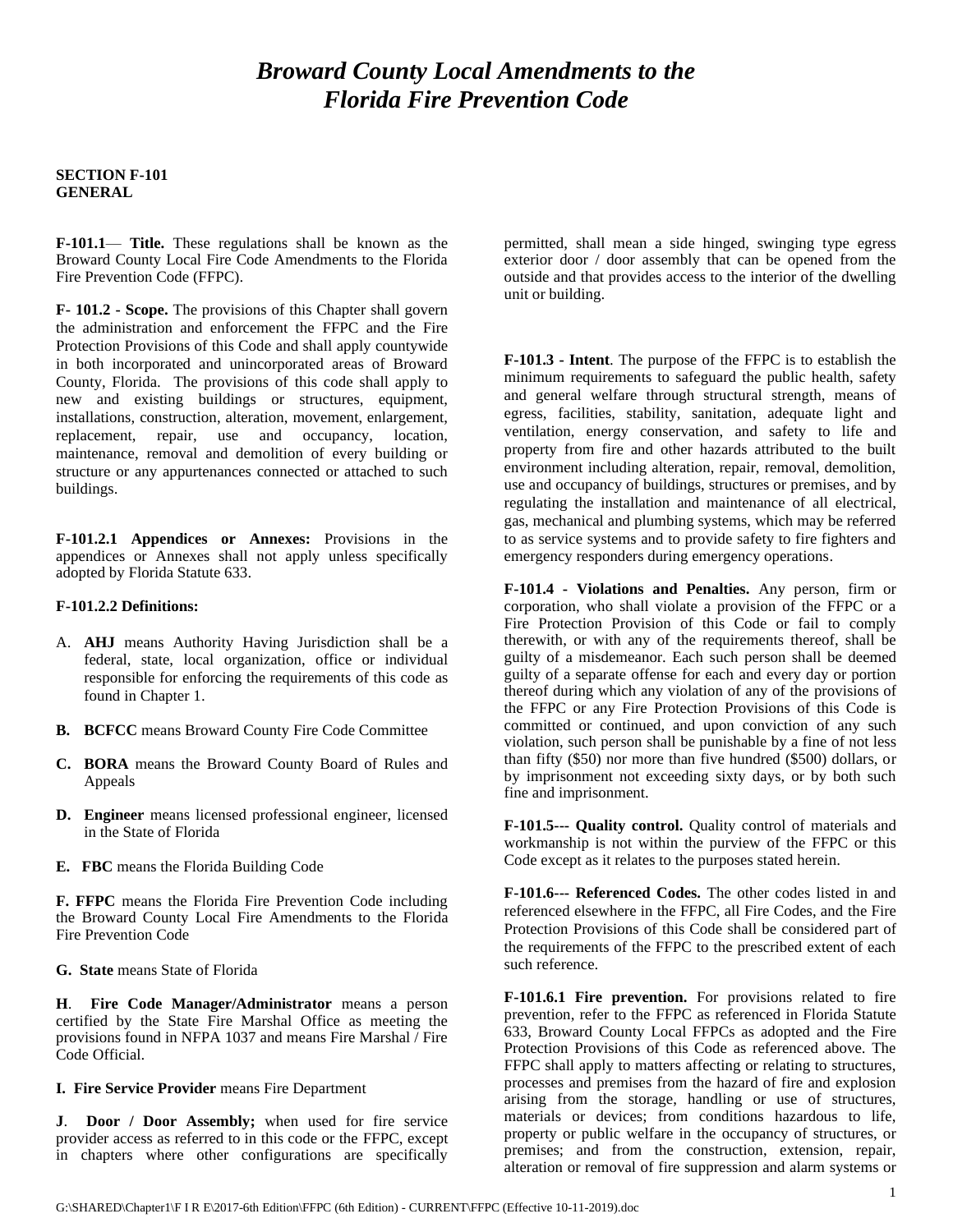fire hazards in the structure or on the premises from occupancy or operation.

#### **SECTION F-102 Applicability**

**F-102.1 General.** Where, in any specific case, different sections of this Code specify different materials, methods of construction or other requirements, the most restrictive shall govern. Where there is a conflict between a general requirement and a specific requirement, the specific requirement shall be applicable.

**F-102.1.1** FFPC and the Fire Protection Provisions of this Code, does not apply to, and no code enforcement action shall be brought with respect to, zoning requirements, land use requirements and owner specifications or programmatic requirements which do not pertain to and govern the design, construction, erection, alteration, modification, repair or demolition of public or private buildings, structures or facilities or to programmatic requirements that do not pertain to enforcement of, FFPC and Fire Protection Provisions of this Code.

#### **SECTION F-103**

#### **Fire Chief, Bureau of Fire Prevention, Fire Marshal, Fire Code Official, Fire Plans Examiner, and Fire Inspector**

**F- 103 — Bureau of Fire Prevention:** A Bureau of Fire Prevention shall be established within the Fire Service Provider/Fire Department, under the direction of the Fire Chief, which shall consist of such Fire Service Provider/Fire Department personnel as may be assigned thereto, by the Fire Chief, in accordance with the requirements prescribed herein. The function of this bureau shall be to assist the Fire Chief in the administration and enforcement of the FFPC, Fire Protection Provisions of this Code, and the Fire Protection Provisions of this Chapter. Personnel assigned to the bureau as the Fire Marshal / Fire Code Official, Fire Plans Examiner, and/or Fire Inspector shall be certified by BORA.

**F-103.1 — Appointmen**t o**f Fire Marshal/ Fire Code Official:** There shall be appointed by the Fire Chief certain fire prevention personnel to be qualified as set forth in this Chapter as part of the FFPC to be qualified as Fire Marshal / Fire Code Official. Personnel assigned to the bureau as Fire Marshal / Fire Code Official, Fire Plans Examiner, and / or Fire Inspector shall be State Certified Firefighters, State Certified Fire Inspectors, and certified by BORA. For state certification and recertification refer to Florida State Statute 633.

**F- 103.2 Powers and Duties of a Fire Marshal /Fire Code Official:** The Fire Chief shall duly authorize his/her representative of the Fire Service Provider/Fire Department to exercise the powers and perform the duties of the Chief. He/she shall also be known as Fire Marshal/Fire Code Official. The Fire Marshal/Fire Code Official shall be authorized and directed to enforce the Fire Protection Provisions of this Code and the FFPC, and the sole authority to render interpretations of the Fire Protection Provisions of

this Code and the FFPC, and to adopt policies and procedures in order to clarify the application of its provisions and shall have responsibility for the administration and enforcement of the FFPC and Fire Protection Provisions of this Code. Such interpretations, policies, and procedures shall be in compliance with the intent and purpose of the Fire Protection Provisions of this Code and the FFPC. Such policies and procedures shall not have the effect of waving requirements specifically provided for in the Fire Protection Provisions of this Code and FFPC. It shall be his/her duty and responsibility to enforce and coordinate the work of all subordinates such as Fire Plans Examiners and Fire Inspectors. Based on current technology that the Fire Marshal/Fire Code Official does not have to be personally present at the Fire Service Provider/Fire Department as long as he/she is available by telephone/computer etc. and can perform their duties. In the event that the Fire Marshal/Fire Code Official/Fire code Administrator is not available to perform his/her duties, the Fire Chief may appoint an interim Fire Marshal/Fire Code Official provided such person is qualified as set forth in Section F-103.3 of this Code and the FFPC. The Fire Chief or Fire Service Provider/Fire Department shall notify in writing BORA of the starting date and period of time that the Interim Fire Marshal/Fire Code Official will assume the Fire Marshal/Fire Code Official's duties. The name of the Interim Fire Marshal/Fire Code Official will be recorded by BORA but he/she will not be issued a certification card as a Fire Marshal/Fire Code Official. The Fire Marshal/Fire Code Official shall be subject to the powers vested by Florida State Statute 633 and BORA in this Code. If there is one Fire Plans Examiner or Fire Inspector hired by an inspection authority, that Plans Examiner or Inspector shall be a Fire Marshal/ Fire Code Official.

**F-103.2.1** Under the Fire Chief's direction, the Fire Service Provider/Fire Department shall enforce the Fire Protection Provisions of this Code and the FFPC and all Fire Codes pertinent to the prevention of fires, suppression or extinguishing of fires, storage, use and handling of explosive, flammable, combustible, toxic, corrosive and other hazardous gaseous, and solid and liquid materials. These inspections shall include, but are not limited to:

**F-103.2.1.1** The inspection of equipment and maintenance of automatic, manual and other fire alarm systems and fire extinguishing equipment;

**F-103.2.1.2** The maintenance and regulation of fire escapes;

**F-103.2.1.3** The maintenance of fire protection and the elimination of fire hazards on land and in buildings, structures and other property, including those under construction;

**F-103.2.1.4** The means and adequacy of each exit in the event of fire or similar emergency, from factories, schools, hotels, lodging houses, asylums, hospitals, churches, halls, theaters, amphitheaters and all other places in which people work, live or congregate from time to time for any purpose; and

**F-103.2.1.5** The investigation of the origin, cause, and circumstances of fires.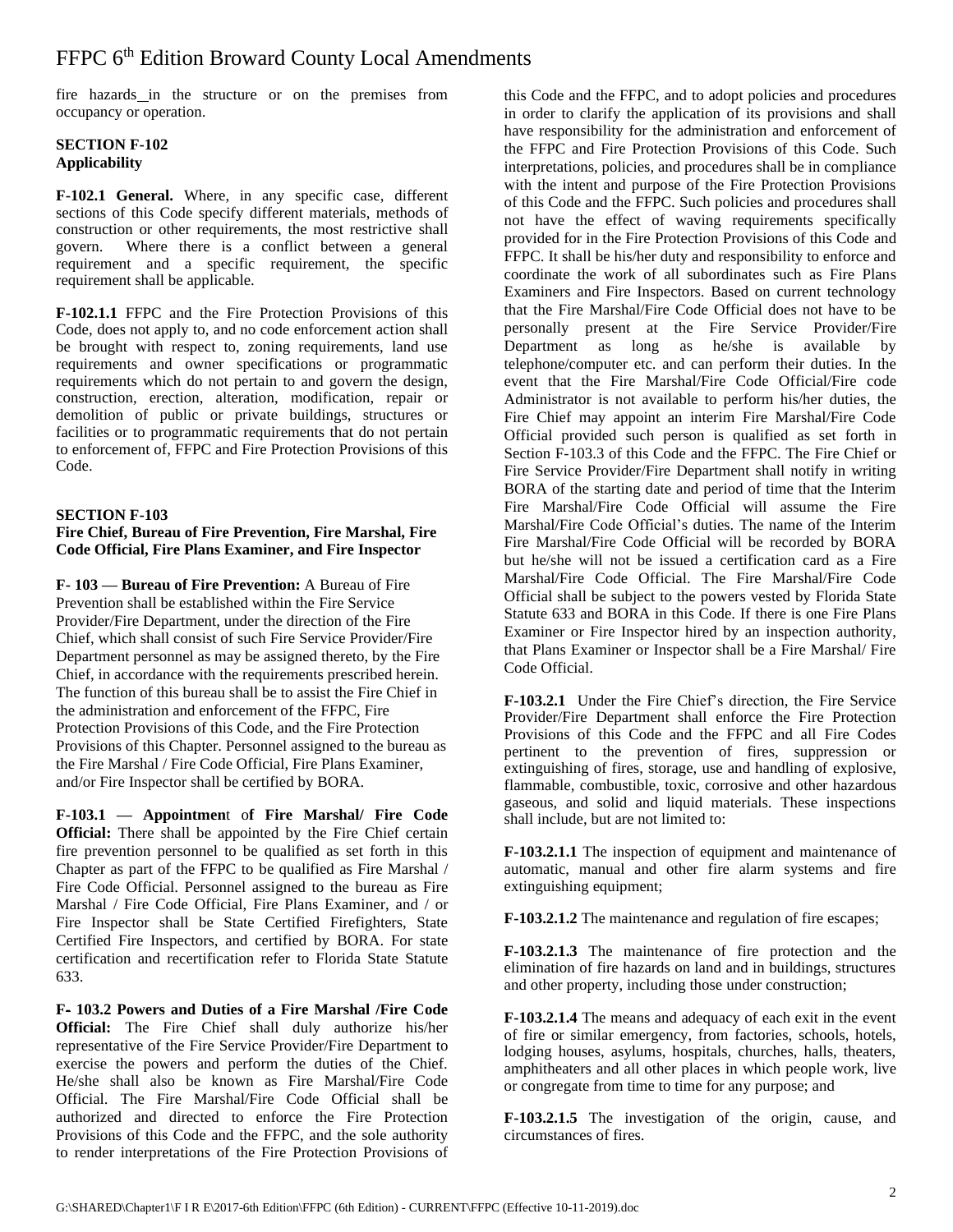**F-103.2.3** No enforcing agency may issue any permit for construction, erection, alteration, repair, or demolition until the Building Official/Fire Code Official, in conjunction with the appropriate fire plans examiner, has reviewed the plans and/or specifications for such proposal and both officials have found the plans and/or specifications to be in compliance with the FFPC and the applicable fire safety standards as determined by the local authority in accordance with the FFPC and Chapter 633, Florida Statutes. In the event that agreement cannot be reached between the Building and Fire Officials, the dispute shall be referred to the BCFCC for review and recommendation to BORA.

**F-103.2.4** It shall be the duty of the Fire Chief of the Fire Service Provider/Fire Department to inspect or cause to be inspected by his/her duly authorized representatives of the Fire Prevention Bureau, as often as may be necessary, but not less than annually, during normal business hours, for the establishment in question, all buildings and premises, including common or public areas of condominium buildings, except the interior of private residential dwelling units, (unless invited therein by the owner or occupant thereof), as well as all public aisles, corridors, halls, rooms, storage areas, or other nonresidential areas of such buildings, for the purpose of ascertaining and causing to be corrected, any condition liable to cause fire or any violation of the provisions or intent of the FFPC, by providing written notice of the code sections violated, and to otherwise enforce any violation of the Fire Protection Provisions of this Code and the FFPC. Whenever the Fire Chief or his/her duly authorized representatives of the Fire Service Provider/Fire Department determines that a violation exists, the person responsible for maintaining the building or area where such violation exists, shall be given reasonable written notice of such violation, and if the violation continues, a presumption of a violation of the Fire Protection Provisions of this Code and the FFPC, shall be created against the person responsible for maintaining the building or area where such violation exists. Rejections shall include specific reference to the Code Section upon which rejection is based in writing.

**F-103.2.5 Right of Entry.** Upon presentation of proper credentials, the Fire Chief, Fire Marshal/Fire Code Official, or his/her duly authorized representative may enter, at any reasonable time, any building, structure or premises for the purpose of making any inspection or investigation, which under the Fire Protection Provisions of this Code and the FFPC with the exception to private residential dwelling units as defined in FFPC.

**F-103.2.6 Stop-Work Orders.** If the Fire Chief becomes aware of a hazardous condition, which presents immediate danger to life, he/she shall be authorized to order the hazard removed or remedied immediately, and shall be empowered to order the closing of the building or place where such danger to life violation exists, until such time as same has been corrected. Any failure of immediate compliance shall empower the Fire Chief, or his/her duly authorized representative finding such hazardous condition creating immediate danger to life, to close such building or cause same to be closed and the people herein evacuated and barred from reentering until such time as such immediate danger to life has been corrected. The Fire Chief, or his/her duly authorized representative is given the authority to order any gas company, power company, or other utility company, to disconnect its service to any building or buildings containing gas or power installations, where such installations, in the opinion of the Fire Chief, or his/her duly authorized representative creates an immediate danger to life, and to otherwise close or evacuate such building and to bar reentry thereto, until such installation is repaired or replaced and such hazard to life ceases to exist. Rejections shall include specific reference to the Code Section upon which rejection is based in writing.

**F-103.2.7** The Fire Chief or his/her duly authorized representative upon the complaint of any person or whenever he/she shall deem it necessary, shall inspect any buildings and premises within their jurisdiction.

**F-103.2.8** Approval of the Fire Service Provider/Fire Department accessibility and all tests of fire alarm detection and suppression systems, smoke evacuation systems and life safety systems shall be conducted prior to final structural inspection and issuance of Certificate of Occupancy.

**F-103.2.9 Orders To Eliminate Dangerous Or Hazardous Conditions:** Whenever the Fire Chief or his/her duly authorized representative shall find in any building or upon any premises, dangerous or hazardous conditions or materials, including, but not limited to violations of the requirements encompassed in Chapter 633, Florida Statutes, or the following Paragraphs, he/she shall order such violations and dangerous conditions or materials removed or remedied.

**F-103.2.9.1** Dangerous or unlawful amounts of combustible or explosive or otherwise hazardous materials.

**F-103.2.9.2** Hazardous conditions arising from defective or improperly installed equipment for handling or using combustible or explosive or otherwise hazardous materials.

**F-103.2.9.3** Dangerous accumulation of rubbish, wastepaper, boxes, shavings, or other flammable materials.

**F-103.2.9.4** Accumulations of dust or waste material in air conditioning or ventilation systems or of grease in kitchen or other exhaust ducts.

#### **F-103.2.9.5 Hurricane Protection Devices**

After the termination of such periods of time that had been designated by the National Weather Service as being a hurricane watch or warning, hurricane protective devices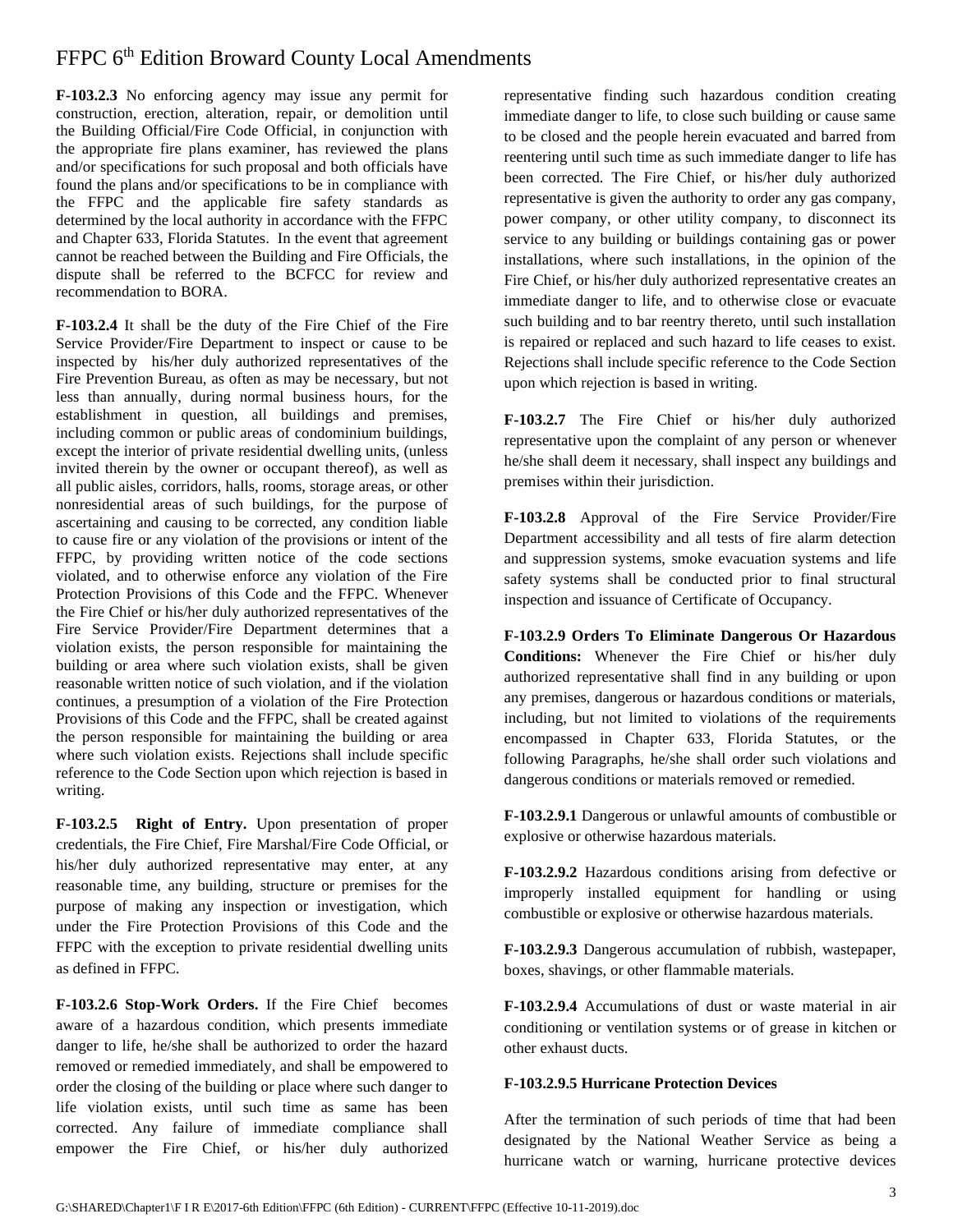installed on occupied buildings which impede required egress or required light and ventilation shall be removed within 15 days.

**F-103.2.9**.**6** Obstructions to, on, or under fire escapes, stairs, passageways, or doors, liable to interfere with the operations of the Fire Service Provider/Fire Department or egress of occupants; locked exits shall constitute an unsafe condition.

*Exception: unless permitted by the Fire Protection Provisions of this Code and the FFPC.*

**F-103.2.9.7** Obstruction to windows. Where windows are required to provide the second means of escape from a room or area, the following are prohibited.

**F-103.2.9.7.1** Bars that cannot be opened from the inside.

**F-103.2.9.7.2** Other obstructions such as security grill.

*Exception: Only one (1) window is required to meet the above where two (2) windows are in the same room or area.* 

#### **F-103.2.9.8 Reserved**

#### **F-103.2.9.9 Reserved**

**F-103.2.9.10** Any building or other structure which, for want of repairs, lack of adequate exit facilities, automatic or other fire alarm apparatus or fire extinguishing equipment, or by reason of age or dilapidated condition, or from any other cause, create a hazardous condition.

#### **F-103.2.9.11Reserved**

**F-103.2.9.12** The improper storage, transporting or handling of all classes of flammable or combustible liquids or otherwise hazardous substances any place within the enforcing jurisdiction.

**F-103.3 Certification of Fire Marshal/Fire Code Official.**  The Fire Marshal/Fire Code Official shall be certified by BORA as a Fire Code Official, be a certified Firefighter as defined by 69A-37 as refereed to collectively (parts 1 and 2) as the "Minimum Standards Course", be a State certified Fire Inspector, and shall meet one or more of the following qualifications:

**F-103.3.1** An Engineer and/or a Degree in Fire Science and/or a Degree in Fire Prevention and shall have been employed as a County or City Fire Inspector for three (3) years within the State of Florida and shall possess a Broward County Certification.

**F-103.3.2** A County or City Fire Plans Examiner with at least five (5) years of experience within the State of Florida and shall possess a Broward County Certification.

**F-103.3.3** Ten (10) years' experience as a Fire Inspector, employed in a County or City within the State of Florida with at least five (5) years of experience and shall be a Broward County and Certified Fire Inspector.

**F-103.3.4** Have been fulfilling the duties of a Fire Marshal/Fire Code Official with five (5) years continuous service as such within a County or City in the State of Florida and shall possess a Broward County Certification.

**F-103.3.5** Possesses a certification issued by the State Fire Marshal as a Fire Code Manager/Administrator in accordance with NFPA 1037 with a total of six (6) years' experience with a County or City as an fire plans examiner and inspector in Florida. and shall possess a Broward County Certification.

**F-103.3.6** Three (3) years' experience as a Broward County Certified Plans Examiner and nationally certified as an NFPA Certified Fire Inspector 1 (CFI-1), NFPA Certified Fire Plans Examiner (CFPE) and NFPA Certified Fire Protection Specialist (CFPS).

**F-103.4 Fire Plans Examiner.** As set forth herein:

**F-103.4.1 Appointment of a Fire Plans Examiner.** There shall be appointed by the Fire Chief of each Fire Service Provider/Fire Department certain fire prevention personnel to be qualified as set forth in this Chapter as part of the FFPC to serve as a Fire Plans Examiner. To be eligible for appointment as a Fire Plans Examiner, such person shall be certified by BORA.

#### **F-103.4.2 Powers and Duties of the Fire Plans Examiner.**

Such employee shall have the duties and powers as delegated by the Fire Chief except that the Fire Chief may not delegate authority to subordinates to interpret provisions of the Fire Protection Provisions of this Code, FFPC, and all Fire Codes which authority is assigned to the Fire Marshal/Fire Code Official. A Fire Plans Examiner, if properly qualified, may be certified and assigned duties in more than one category. Prior to the issuance of any permit for construction, erection, alterations, repair, or demolition, the Fire Plans Examiner shall review all plans and/or specifications in conjunction with the Building Department. One and two family detached residential dwelling units shall not be subject to plan review by the Fire Plans Examiner as described in this section or inspection by the Fire Plans Examiner as described in F.S. 633. When approvals by other agencies having authority may logically be required to be affixed to the plans and/or specifications before approval by the Fire Plans Examiner, such approval shall be affixed to the plans and/or specifications before examination by the Fire Plans Examiner. If the application or plans and/or specifications do not conform to the requirements of all pertinent laws or regulations, the Fire Plans Examiner shall reject such application in writing, stating the reasons therefore and citing the relevant code section(s) of the FFPC. Plans and/or specifications that are rejected, as stated herein above, shall be returned for correction. Pen notations on mechanically reproduced plans and/or specifications may be accepted for only minor corrections. If the applications, plans and/or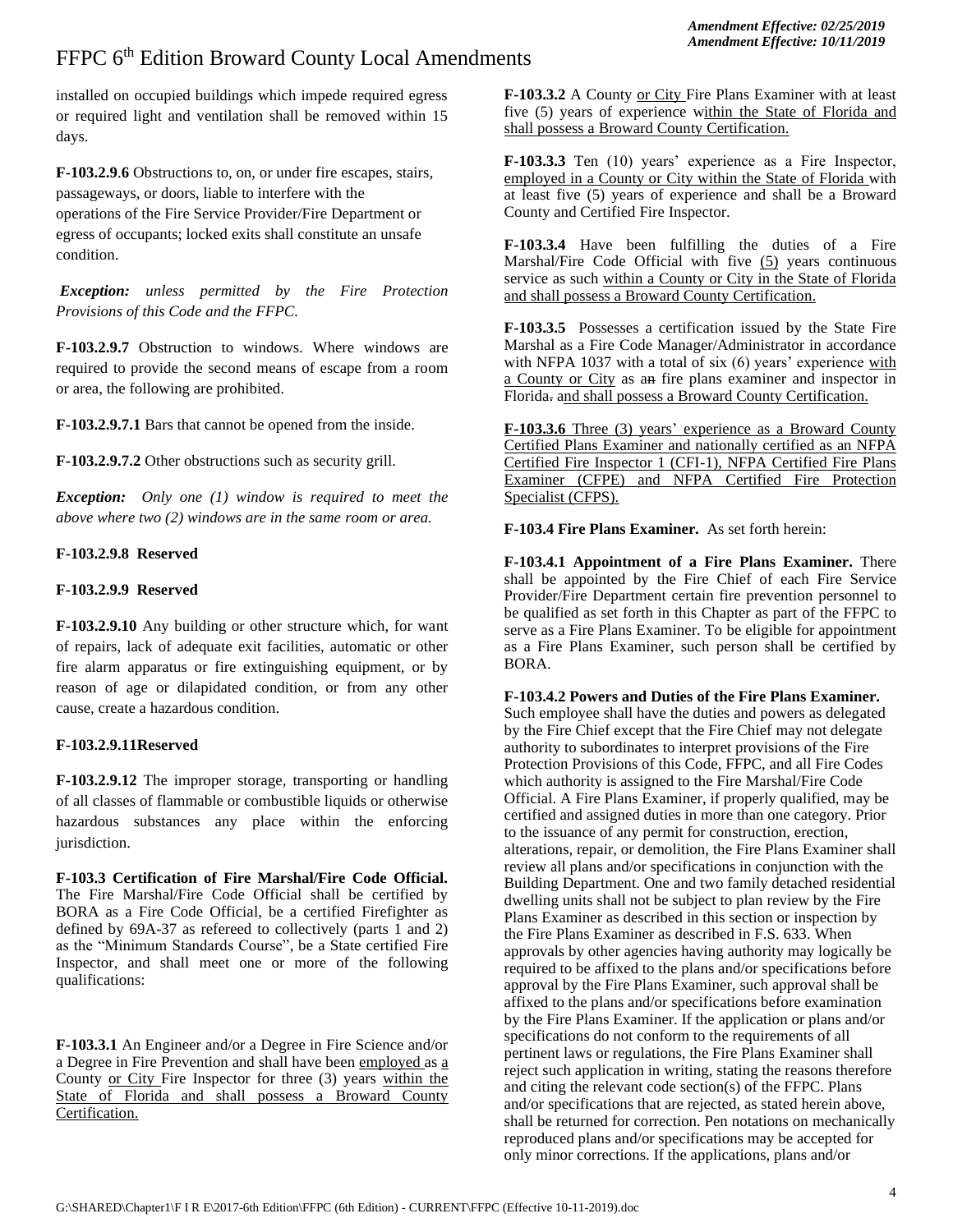specifications, upon examination, are found to comply with the requirements of the Fire Protection Provisions of this Code, the FFPC, and all Fire Codes, the plans and/or specifications shall be signed and marked approved. Fire Service Provider/Fire

Department acceptance of fire and life safety features in buildings after performance objectives are met is required, prior to certificate of occupancy being issued.

**F-103.4.3 Certification of a Fire Plans Examiner.** The Fire Plans Examiner shall be certified by BORA as a Fire Plans Examiner, shall be a certified Firefighter as defined by 69A-37 as refereed to collectively (parts 1 and 2) as the "Minimum Standards Course", be a State certified Fire Inspector, and shall meet one or more of the following qualifications:

**F-103.4.3.1** An Engineer and/or a Degree in Fire Science, and/or a Degree in Fire Prevention and having a minimum of three (3) years as a fire plans examiner with a County or City within the state of Florida and shall be Broward County Certified.

**F-103.4.3.2** Five (5) years of experience as a Fire Inspector employed with a County or City in the State of Florida and shall be a Broward County certified.

**F-103.4.3.3** Ten (10) years of experience as a firefighter, four 4 years as a state certified fire inspectors employed with a County or City having fulfilled the duties of a fire inspector and shall be a Broward County certified.

**F-103.4.3.4** Have been fulfilling the duties of a Fire Plans Examiner with five (5) years continuous service within the State of Florida and be Broward County certified.

**F-103.4.3.5** Three (3) years' experience as a Broward County and State of Florida Certified Fire Inspector and nationally certified as an NFPA Certified Fire Inspector (CFI-1) and NFPA Certified Fire Plans Examiner (CFPE) and be Broward County certified.

**F-103.5 Fire Inspector.** As set forth herein:

**F-103.5.1 Appointment of a Fire Inspector.** There shall be appointed by the Fire Chief of each Fire Service Provider/Fire Department certain fire prevention personnel to be qualified as set forth in this Chapter as part of the FFPC to serve as a Fire Inspector. To be eligible for appointment as a Fire Inspector, such person shall be certified by BORA.

**F-103.5.2 Powers and Duties of the Fire Inspector.** Such employee shall have the duties and powers as delegated by the Fire Chief except that the Fire Chief may not delegate authority to subordinates to interpret the Fire Protection provisions of this Code, the FFPC, and all Fire Codes which authority is assigned to the Fire Marshall/Fire Code Official. A Fire Inspector, if properly qualified, may be certified and assigned duties in more than one category. Under the Fire Chief's direction, the Fire Inspector shall enforce all local ordinances of the jurisdiction pertinent to the prevention of fires, suppression or extinguishing of fires, storage, use and handling of explosive, flammable, combustible, toxic, corrosive and other hazardous gaseous, solid and liquid materials. The inspection of equipment and maintenance of

automatic, manual, other fire alarm systems, fire extinguishing equipment, and the maintenance and regulation of fire escapes. The maintenance of fire protection and the elimination of fire hazards on land and in buildings, structures and other property, including those under construction. The means and adequacy of each exit in the event of fire or similar emergency, from factories, schools, hotels, lodging houses, asylums, hospitals, churches, halls, theaters, amphitheaters and all other places in which people work, live or congregate from time to time for any purpose. The investigation of the origin, cause, and circumstances of fire(s). If defects, omissions or violations exist on any other part of the system relating to work for which approval is requested, the issuance of the Approval shall be withheld until corrections have been made to the defective portion of the system, and the same are made to comply with this Fire Code. The Fire Inspector shall serve notice to the Fire Contractor/representative or owner/representative in writing, stating the reasons therefore and citing the relevant code section(s).

**F-103.5.3 Certification of a Fire Inspector.** Application for certification shall be on a form containing such pertinent information as is considered relevant to BORA. To be eligible for appointment as Fire Inspector, such person shall be certified by BORA and shall meet the following qualifications:

**F-103.5.3.1** Be a certified Firefighter as defined by 69A-37 as refereed to collectively (parts 1 and 2) as the "Minimum Standards Course" and shall be a state certified Fire Inspector.

**Exception:** At Fire Chief's discretion, a person may be given up to eighteen (18) months to become a Florida Certified Firefighter, from the date of hire.

**F-103.5.3.2** Pass a written competency examination approved by BORA, to be given in May and November (only one (1) required) of each year, or the test may be given when requested by at least three (3) applicants.

#### **F-103.5.3.3 Retention;**

Individuals currently certified under this code may, at their separation date from a local fire department as an inspector place their certification in a non-active status for one FFPC code cycle or a period of four (4) years whichever is longer, by notifying the Board of Rules and Appeals in writing of their selection. During this period the individual shall maintain continuing educational credits in Fire Prevention in the amount of 60 hours as required for renewal. At the conclusion of the code cycle or four (4) year period, as stated above the individual previously holding a certification in a non-active statues will become null and void unless the previsions for recertification are met at the conclusion of the code cycle or four (4) year period.

**F-103.6 Certification.** All Fire Service Provider/Fire Department Inspection Personnel shall be certified by BORA.

**F-103.6.1 Certification Fee:** If applicable, each application shall be accompanied by a check in the amount appropriate for each discipline according to the BORA Fee Schedule for Certification, payable to "Broward County Commissioners."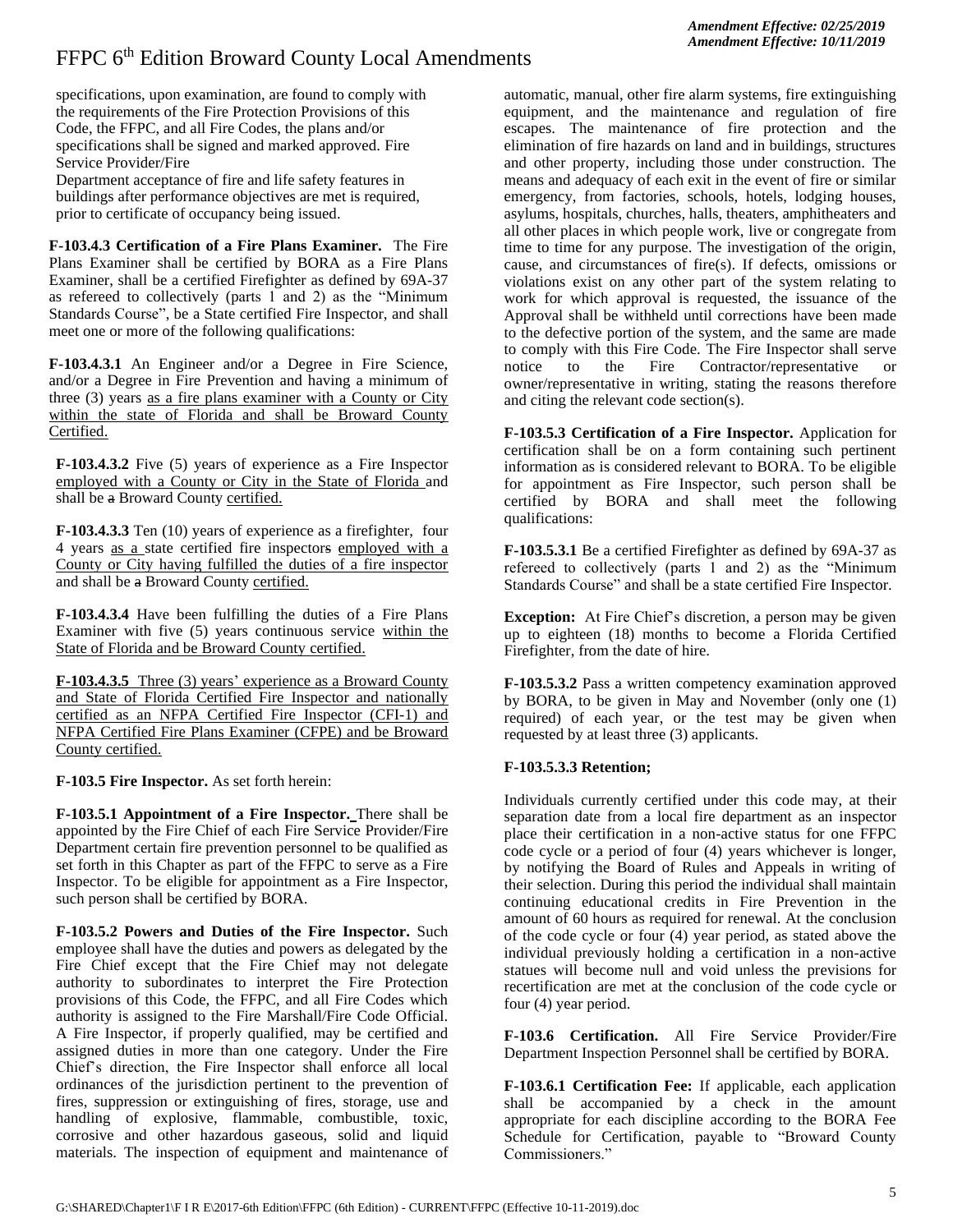**F-103.6.2** Broward County Certification is valid for a period of four years and shall expire on the same date as their State of Florida Fire Inspector Certification.

**F-103.6.3** The certification of Fire Service Provider/Fire Department Inspection Personnel may be revoked, for cause, by BORA. BORA may deny, refuse to renew, suspend, or revoke the BORA certificate of a Fire Marshal/Fire Code Official, Fire Plans Examiner, or Fire Inspector if it finds that any of the following grounds exist:

**A)** Any cause for which issuance of a certificate could have been refused had it then existed and been known to BORA.

**B)** Violation of Florida Statutes 633 or any local fire code amendments.

**C)** Falsification of records relating to the certificate.

**D)** Having been found guilty of or having pleaded guilty or nolo contendere to a felony, whether or not a judgment of conviction has been entered.

**E)** Failure to meet any of the renewal requirements.

**F)** Having been convicted of a crime in any jurisdiction which directly relates to the practice of the fire code inspection, plan review, or administration.

**G)** Making or filing a report or record that the certificate holder knows to be false, or knowingly inducing another to file a false report or record, or knowingly failing to file a report or record required by the state or local law, or knowingly impeding or obstructing such filings, or knowingly inducing another person to impede or obstruct such filing.

**H)** Failure to properly enforce applicable fire codes or permit requirements within this state which the certificate holder knows are applicable by committing willful misconduct, gross negligence, gross misconduct, repeated negligence, or negligence resulting in a significant danger to life or property.

**I)** Accepting labor, service, or materials at no charge or at a noncompetitive rate from any person who performs work that is under the enforcement authority of the certificate holder and who is not an immediate family member of the certificate holder. For the purpose of this paragraph, the term "immediate family member" means a spouse, child, parent, sibling, grandparent, aunt, uncle, or first cousin of the person or the person's spouse or any person who resides in the primary residence of the certificate holder. BORA upon verification of the above grounds, shall immediately notify the Fire Marshal, Fire Code Official, Fire Plans Examiner, and/ or Fire Inspector involved, who, upon notification from BORA, shall appear before the Board to explain why his/her certification should not be revoked.

**F-103.6.4** Personnel assigned to the bureau as Fire Inspectors shall be State of Florida Certified Firefighters *(see 18 month exception*), State of Florida Certified Fire Inspectors. For certification refer to Florida State Statute 633. Individuals being considered for appointment will be required to complete an affidavit of compliance with 71-575 (see Board policy 14- 02)

**F-103.7 Recertification.** All Fire Service Provider/Fire Department Inspection Personnel shall be recertified by BORA.

**F-103.7.1** To be recertified all Fire Marshal/Fire Code Officials, Fire Plans Examiners, Fire Inspectors or a combination thereof who are presently certified by BORA, shall meet the following criteria:

**F-103.7.1.1** Be presently employed by a governmental fire entity within Broward County.

**F-103.7.1.2** Recertification shall have the same anniversary date as provided in Florida Statutes, Chapter 633, with the completion of sixty (60) contact hours in continuing education every four (4) consecutive years on Fire Protection and Fire Safety, which are approved by BORA.

**F-103.7.1.3** Personnel assigned to the bureau as Fire Inspectors shall be State of Florida Certified Firefighters, and State of Florida Certified Fire Inspectors. For certification or recertification refer to Florida State Statute 633.

**F-103.7.2** If certification is not renewed and allowed to lapse, application for recertification shall be accompanied with proof that (15) contact hours per year, in the preceding 4 years in continuing education has been met. Attendance at the BORA meetings and/or the BORA committee meetings shall be counted as one (1) hour for a maximum of fifteen (15) county required contact hours within a four (4) year renewal period.

If the certification is not renewed within 8 years the individual must retake the state fire safety inspectors training and take the local fire exam and shall be on a form containing such pertinent information as is considered relevant to BORA. Individuals being considered for recertification will be required to complete an affidavit of compliance with 71-575 (see Board policy 14-02)

**F-103.7.3 Recertification Fee:** If applicable, each application shall be accompanied by a check in the amount appropriate for each discipline according to the BORA Fee Schedule for Recertification, payable to "Broward County Commissioners."

#### **SECTION F-104 Broward County Board of Rules and Appeals**

#### **F-104 Broward County Board of Rules and Appeals.**

**F-104.1** The Broward County Board of Rules and Appeals shall maintain a staff position to coordinate the enforcement of the Fire Protection Provisions of this Code, the FFPC, and all Fire Codes thereto. This person shall be known as the Chief Fire Prevention Code Compliance Officer and shall be certified as Fire Marshal/Fire Code Official.

**F104.2 The Fire Code Compliance Officer** shall have the authority to make inspections in the discipline and shall be responsible to see that the Fire Protection Provisions of this Code, the FFPC, and all Fire Codes are being uniformly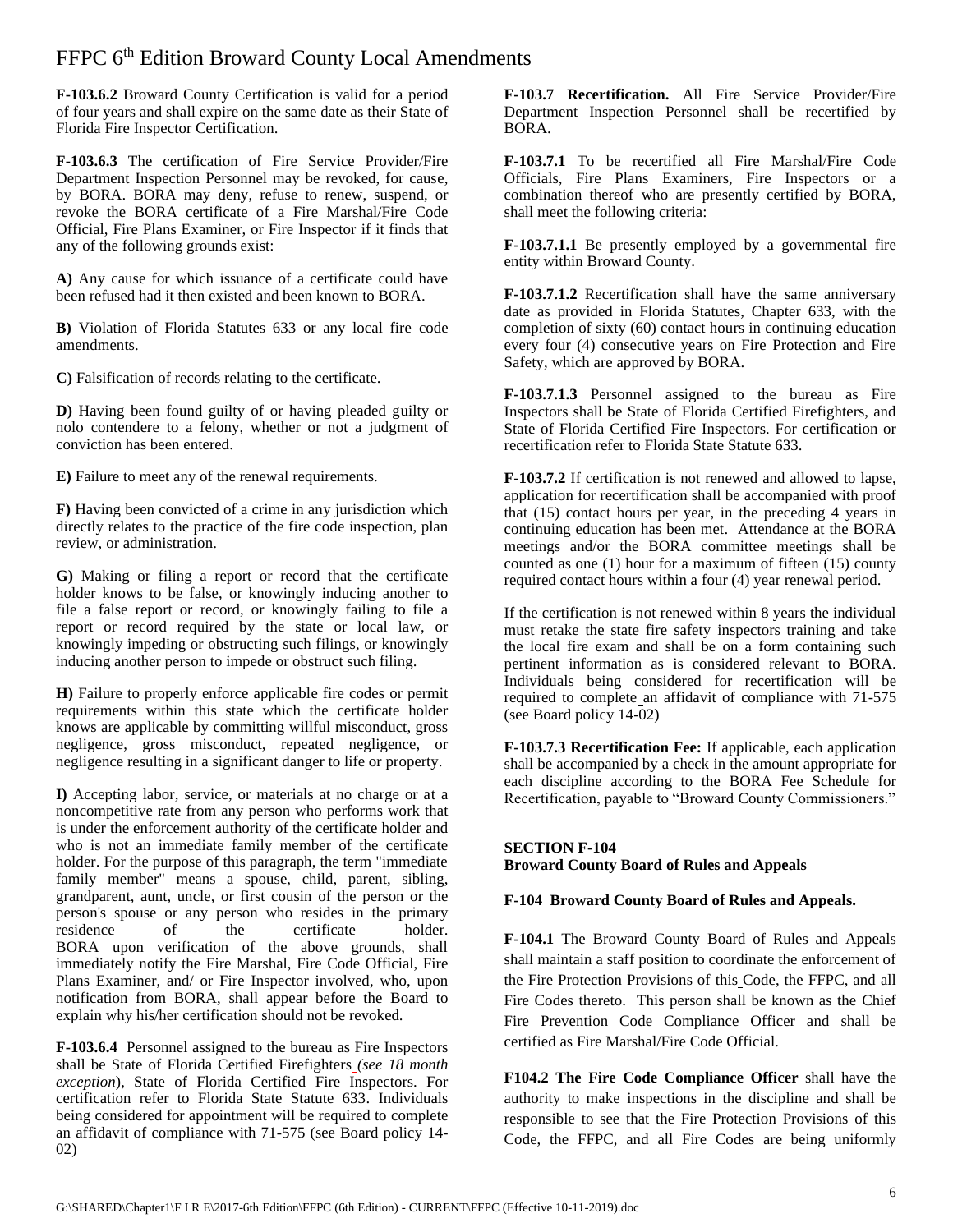enforced by all AHJs (building and Fire Service Provider/Fire Department in Broward County.

#### **SECTION F-105 Broward County Fire Code Committee**

#### **F-105 Broward County Fire Code Committee:**

**F-105.1** In order to determine the suitability of alternate materials and type of construction, to provide for reasonable interpretations of the Fire Protection Provisions of this Code, the FFPC, and all Fire Codes, and to assist in the control of the life/safety in buildings and structures, there is hereby created a Broward County Fire Code Committee, to make recommendations to BORA.

**F-105.2** Membership: The BCFCC shall consist of:

- 1. One Mechanical Engineer, Florida P.E.
- 2. One Architect, Florida Registered
- 3. One Fire Sprinkler Contractor
- 4. One Representative of Persons with disabilities
- 5. One Master Electrician
- 6. Four Fire Service (Florida Certified Fire Inspectors)
- 7. One Fire Service Member of the Board of Rules and Appeals
- 8. One Contractor, Certified to Install Fire Alarms
- 9. One General Contractor
- 10. One Florida P.E., Electrical Discipline
- 11. One Mechanical Contractor
- 12. One Consumer Advocate
- 13 One Florida P.E., Structural Discipline,
- 14 One Chief Plumbing Inspector

**F-105.3** Membership, such as membership of the BCFCC, will be for one year (with members being able to succeed themselves through reappointment by BORA Chairperson). The Chairperson of BORA will select all members, including the Chairperson of the BCFCC. The Chairperson of the BCFCC shall be a Fire Service member of BORA.

#### **F-105.4 Appeals from the Decisions of the Fire Chief and/or Building Official:**

**F-105.4.1** The BCFCC shall review all appeals from the decisions of the Fire Chief and/or Building Official wherein

such decision is on matters regulated by the Fire Protection Provisions of this Code, the FFPC, and all Fire Codes. Appeals can be submitted by any person who has reason to believe they have been subjected to unreasonable enforcement of the Fire Protection Provisions of this Code, the FFPC, and all Fire Codes.

**F-105.4.2** Procedures for Appeals: The BCFCC shall review the appeal prior to hearing by BORA and shall make recommendations to BORA for resolution of the appeal. BORA shall then hear the appeal and make a final ruling.

F-105.4.3 Decisions by the BOARD related to an appeal of the FFPC can be challenged by submitting a request for a Declaratory Statement to the State Fire Marshal's Office.

#### **F-105.5 Procedures in County Court /Code Enforcement Board:**

When charges are filed based upon a violation under this code, such charges, prepared under the direction of the city, state, or county attorney and shall be heard by a county judge or Code Enforcement Board, within the time prescribed under county court procedures or Code Enforcement Board. Such conditions shall constitute an immediate danger to life.

#### **SECTION F-106**

**Authority Fire Chief, Fire Marshal/Fire Code Official, or his/her duly authorized representative**

#### **F-106 Authority:**

**F-106.1** The Fire Chief, Fire Marshal/Fire Code Official, or his/her duly authorized representative shall investigate the origin, cause, and circumstances of every fire occurring within their AHJ. Such investigation shall begin immediately upon the occurrence of a fire, and the Fire Chief, Fire Marshal/Fire Code Official, or his/her duly authorized representative shall be immediately notified of the facts. The Fire Chief, Fire Marshal/Fire Code Official, or his/her duly authorized representative shall take charge immediately of the physical evidence and shall notify the proper authorities designated by law to pursue the investigation of such matters. The Fire Chief, Fire Marshal/Fire Code Official, or his/her duly authorized representative shall further cooperate with the authorities in the collection of evidence and in the prosecution of the case.

**F-106.2 Notices and Orders. T**he Fire Chief, Fire Marshal/Fire Code Official or Fire Code Manager/Administrator, or his/her duly authorized representative shall issue all necessary notices or orders to ensure compliance with the Fire Protection Provisions of this Code, the FFPC, and all Fire Codes.

**F-106.2.1** A building, structure, occupancy, premises, or vehicle shall not be used when in violation of the Fire Protection Provisions of this Code, the FFPC, and all Fire Codes.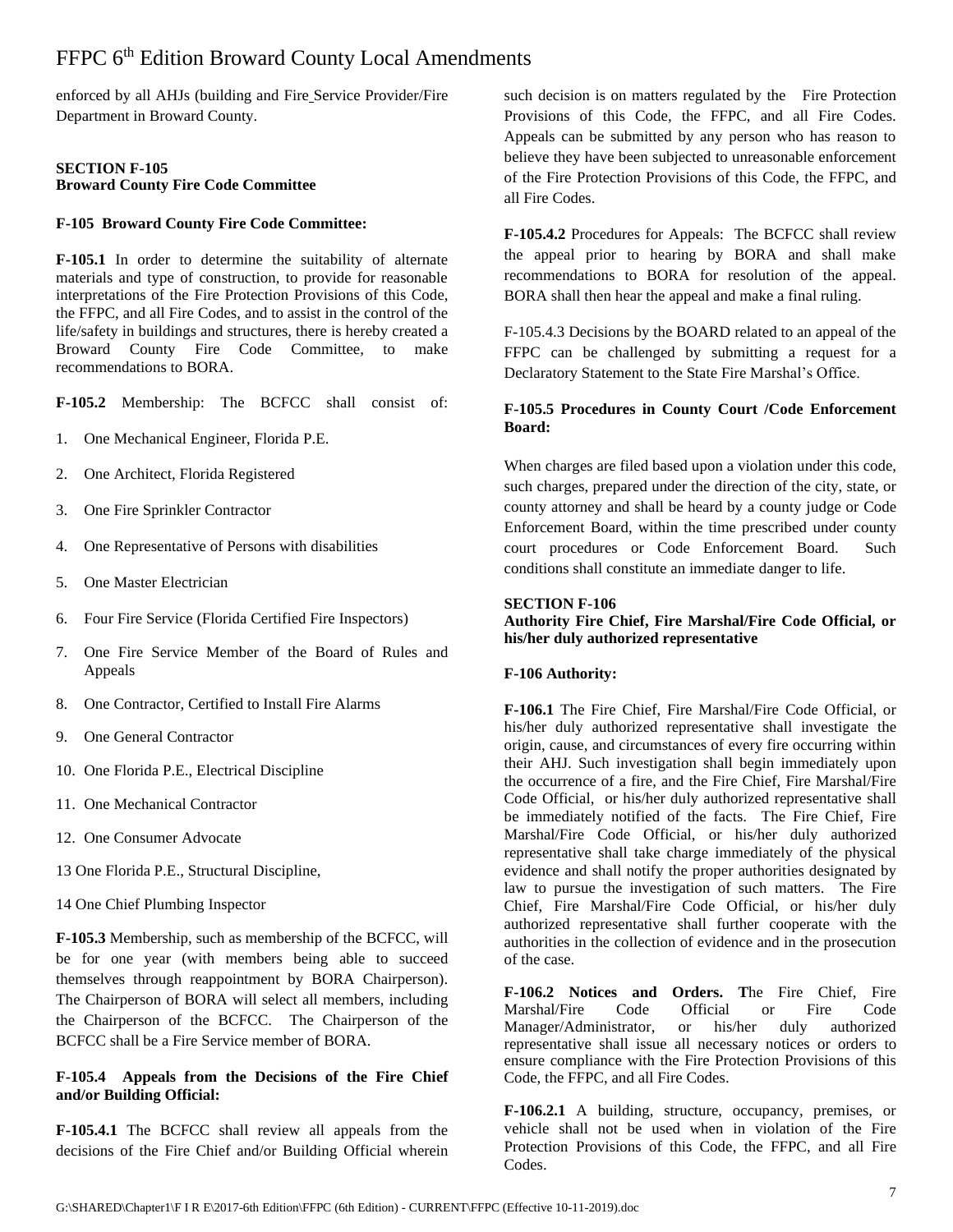**F-106.2.2** Unlawful Continuance of Fire/Life Safety Hazard: Any person or persons operating or maintaining any occupancy, premises or vehicle subject to this Code who shall permit any fire and/or life safety hazard to exist on premises or property under their control, and who shall fail to take immediate action to abate such hazards, when ordered or notified to do so by the Fire Chief, Fire Marshal/Fire Code Official, or his/her duly authorized representative, shall be guilty of a second degree misdemeanor. Criminal enforcement of the Fire Protection Provisions of this Code, the FFPC, and all Fire Codes shall remain with local law enforcement departments and officials charged with enforcement of the criminal laws of the State.

**F-106.2.3 Concealed Work:** The Building Official or his/her duly authorized representative and/or Fire Marshal/Fire Code Official or his/her duly authorized representative may order portions of the structure frame of a building and/or structure to be exposed for inspection when, in his/her opinion, there is a good reason to believe that a building or portion thereof is in an unsafe or dangerous condition or that there is willful or negligent concealment of a violation of this Code, the Fire Protection Provisions of this Code, the FFPC, and all Fire Codes.

#### **F-106.3 Removal or Destruction of Signs or Tags:**

**F-106.3.1** It shall be unlawful to remove or tamper with any seal, warning tag, or lock placed on an article, appliance, vehicle, meter, tank, or building by the building department or the Fire Service Provider/Fire Department, without first obtaining permission to do so by the AHJ

**F-106.3.2** It shall be unlawful for any person to tamper with or change the position of any utility valve, switch, wiring, piping, meter, or connection, or alter any utility service in any way, unless properly authorized to do so.

#### **SECTION F-107 Standby Fire Watch**

#### **F-107 Standby Fire Watch:**

**F-107.1** Whenever in the opinion of the Fire Chief, Fire Marshal/Fire Code Official, or his/her duly authorized representative, it is essential for public safety in any place of public assembly or any other place where people congregate, due to the number of persons, or the nature of the performance, exhibition, display, contest or activity, the Fire Chief or his/her duly authorized representative may require the owner, agent or lessee to employ one or more certified Fire Inspectors or Firefighters, as required and approved by the Fire Chief, to be on duty at such place. Said Fire Inspectors/Firefighters shall be subject to the Fire Chief's and/or his duly authorized representative orders at all times, when so employed, and remain on duty during the times such places are open to the public, or when such activity is being

conducted. Before each performance or the start of such activity, said Fire Inspector/Firefighter shall inspect all required fire/life safety equipment, to insure that such equipment is in proper working order, and shall keep diligent watch for any emergency that should arise. Should any emergency arise, the Fire Inspector/Firefighter shall take whatever action necessary to protect the occupants and public from injury or any life threatening condition.

#### **SECTION F-108**

**Tents, Air-Supported Structures, Temporary Structures and Uses**

#### **F-108 Tents and Air-Supported Structures**

**F-108.1 Places Of Assembly:** For the purpose of this Section, a place of assembly shall include any circus, sideshow, carnival, tent show, theater, skating rink, dance hall or any other exhibition, production, engagement or offering, or other place of assembly in or under which 50 or more persons may gather for any purpose.

**F-108.1.1 General.** The Building Official or Fire Code Official is authorized to issue a permit for the erection of temporary structures such as seats, canopies, tents and fences used in construction work or for temporary purposes such as reviewing stands. Such permits shall be limited as to time of service, but shall not be permitted for more than 180 days. Such structures shall be completely removed upon the expiration of permit.

a) Temporary structures, such as tents with sides, exceeding 100 sq./ft*.*, and canopies without sides exceeding 225 sq./ft., containing occupancy or operations that could present a life safety hazard to occupants and/or the general public based on the opinion of the Fire Code Official, shall be required to have a permit issued in conformance with permitting section of Chapter 1 and this code and be in conformance with the Life Safety provisions of this code and the Florida Building Code.

#### **F-108.1.2 Spray Application Membrane Enclosures**

Temporary Paint spraying processes of marine vessels within membrane enclosures shall use NFPA 33, 2016, Chapter 18 as a reference.

#### **F-108.1.3 Conformance.**

Temporary structures and uses shall conform to the structural strength, fire safety, means of egress, accessibility, light, ventilation and sanitary requirements of this Code and the FFPC as necessary to ensure public health, safety and general welfare.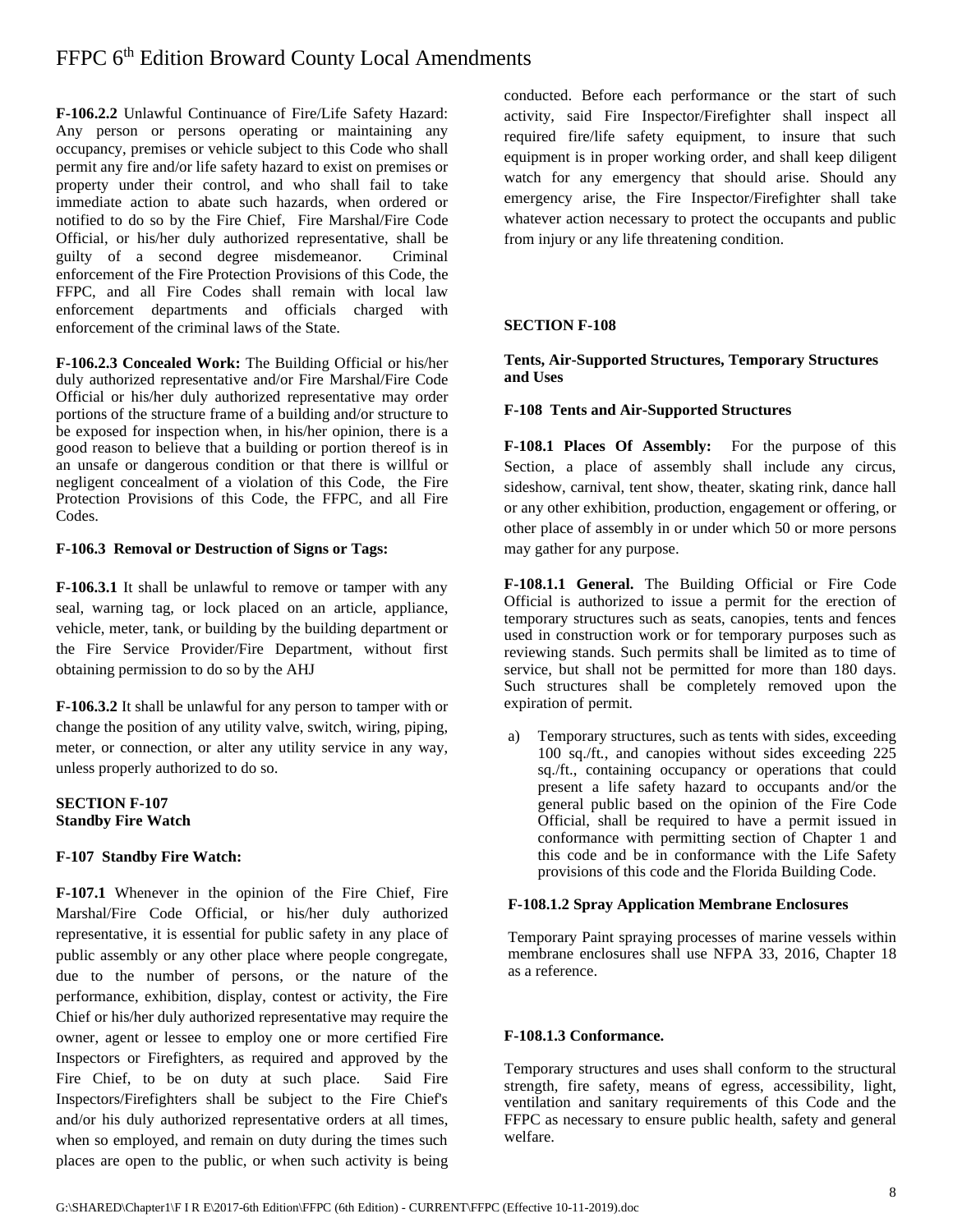**F-108.2 Parking of Vehicles:** Automotive equipment that is not necessary to the operation of the tent show performance shall not be parked within 20 feet of the tent or air-supported structure. No other automotive equipment or internal combustion engines shall be located within 50 feet of the tent except upon a public street.

#### **F-108.3 Smoking and Open Flame:**

**F-108.3.1** Approved "NO SMOKING" signs shall be conspicuously posted.

**F-108.3.2** An approved receptacle for the disposal of lighted smoking materials shall be provided at all entrances to tents and air-supported structures.

**F-108.4 Fire Extinguishers and other Fire-Protection Equipment:** Fire extinguishers and other fire protection equipment shall be provided in every tent or air-supported structure as follows:

**F-108.4.1** A minimum of one 4A-10B:C type extinguisher shall be provided in every tent or air supported structure having a floor area less than 2,000 square feet and also one in each additional 2,000 square feet or fraction thereof.

**F-108.4.2** At least one 40-B:C type fire extinguisher shall be provided for each power generator or transformer and at locations where flammable or combustible liquids are used, stored or dispensed.

#### **F-108.5 Storage of Flammable or Combustible Liquids:**

Flammable or combustible liquid shall not be stored in a tent or air-supported structure nor less than 50 feet from any tent or air-supported structure used for public assembly.

**F-108.6 Housekeeping:** Hay, straw, trash and other flammable material shall not be stored less than 35 feet from any tent or air-supported structure, except as authorized by the authority having jurisdiction.

#### **F-108.7 Seating Arrangements:**

**F-108.7.1 Bonding of chairs.** All loose seats, folding chairs or similar seating facilities that are not fixed to the floor shall be bonded together in groups of not less than six. Exceptions:

**(1)** When not more than 500 such seats, chairs or facilities are provided, bonding thereof may be deleted.

**(2)** The bonding of chairs shall not be required when tables are provided, as when the occupancy is used for dining or similar purposes.

**F-108.7.2** Securing of chairs, folding and telescoping seat seating, reviewing stands, grandstands, and bleachers shall be in accordance with NFPA 102.

#### **F-108.8 Awnings, Tents and Canopies:**

**F-108.8.1** Awnings, tents, canopies, and similar products whether attached or detached from a building shall have a flame spread rating of 25 or less.

#### **F-108.9 Vehicular Access:**

**F-108.9.1** Fire access roads shall be surfaced with solid pavement, grass turf reinforced by concrete grids, or by similar type surfaces approved by the authority having jurisdiction, designed to accommodate fire apparatus weighing a minimum of 32 tons.

**F-108.9.2** Buildings having ramps and/or elevated roadways shall have posted weight limit signs showing maximum load capacity.

#### **F-108.10 Vehicles on Display:**

**F-108.10.1** When vehicles are on display or stored inside an occupancy other than a mall or place of assembly, the fuel tanks shall be removed or made inert if required by the AHJ.

**F-108.10.2** These requirements shall not apply to automotive showrooms.

#### **SECTION F-109 RESERVED**

#### **SECTION F-110 High Piled Combustible Storage:**

**F-110** This Section, at the discretion of the AHJ, shall apply to the storage of high-piled combustible storage.

#### **F-110. 1 Classification of Contents**:

Commodity classification shall be as defined and in accordance with NFPA 13.

#### **F-110. 2 Roof Vents, Venting Ratios and Draft Stops:**

**F-110.2.1** Roof vents and draft stops shall be installed when the area used for high piled combustible storage exceeds 2,500 square feet, inclusive of aisles.

#### **F-110.3 Automatic Fire-Sprinkler Systems:**

**F-110.3** Roof vents and draft stops are not required when the area is protected by an approved automatic fire sprinkler system.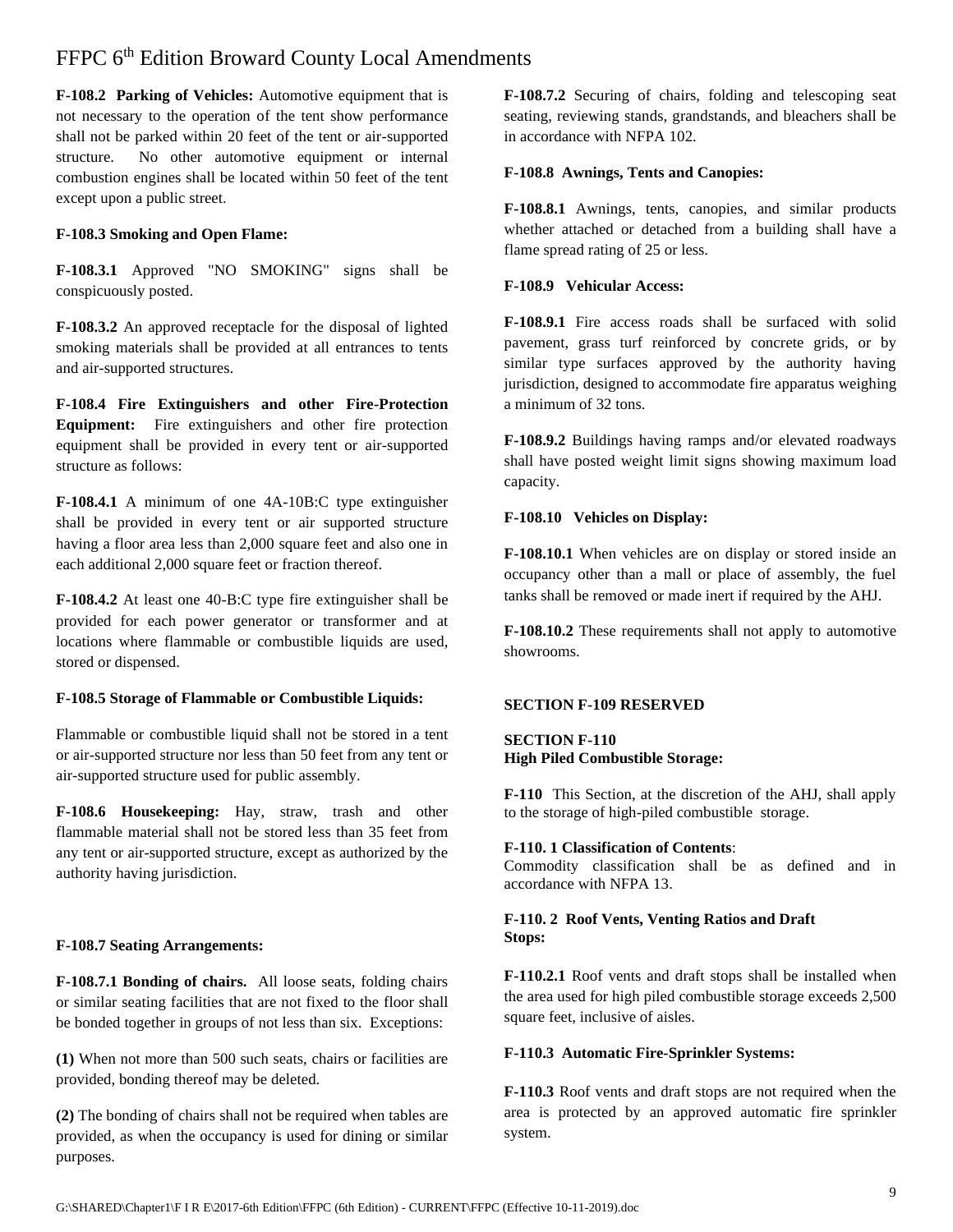**F-110.3.1** The design and installation of roof vents and draft stops shall be as specified in the FFPC, this Code except as herein provided.

**F-110.3.2** Vents shall be installed in the roof, except that perimeter venting in the exterior walls by the use of automatic opening windows will be permitted to vent roof areas within 75 feet of an exterior wall. The top of such windows shall be located within one (1) foot of the roof or ceiling level and the windows shall be not less than 30 inches nor more than 60 inches in depth. Roof areas more than 75 feet from an exterior wall shall be provided with roof vents. Venting shall be provided in accordance with the following table.

| Hazard             | Vent Area to | Maximum<br>Spacing          |  |
|--------------------|--------------|-----------------------------|--|
| Classification     | Floor Area   | <b>Between Vent Centers</b> |  |
|                    |              |                             |  |
| Classes I, II, III | 1:100        | 120 Feet                    |  |
|                    |              |                             |  |
| <b>Class IV</b>    | 1:50         | $100$ Feet                  |  |
|                    |              |                             |  |
| Special Hazard     | 1:30         | 75 Feet                     |  |
| Commodities        |              |                             |  |
|                    |              |                             |  |

**F-110. 3.3** The minimum dimension of any roof vent shall be not less than four (4) feet.

**F-110. 3.4** Vents shall consist of automatic roof vents or automatic opening windows equipped with a fusible link designed to release at a higher temperature than the automatic sprinkler but not less than 165 degrees F.

**F-110. 3.5** Draft stops shall be provided to aid the operation of roof vents.

**F-110. 3.6** Draft stops shall be at least six (6) feet in height and shall be of approved materials. For Classes I, II, and III commodities, draft stops shall divide the under roof area into sections not to exceed 10,000 square feet. For Class IV and Special Hazard Commodities, draft stops shall divide the under roof area into sections not to exceed 6000 square feet.

**F-110. 3.7** Aisles of not less than 44 inches in width shall be established to provide access to exits and Fire Service Provider/Fire Department access doors.

**F-110. 3.8** Access door to building shall be provided. There shall be at least one access door not less than three (3) feet in width and not less than 6 feet 8 inches in height in 100 lineal feet or major fraction thereof of the exterior wall which faces the access roadways required by this Code. Metal roll-up doors are not acceptable for such purposes unless approved by the Fire Marshal/Fire Code Official, or his/her duly authorized representative.

#### **SECTION F-111**

**Test Criteria for Mechanical Smoke Control Systems**

#### **F-111 Initial Acceptance Test Criteria and Periodic Testing of Mechanical Smoke Control Systems:**

Test Criteria for Mechanical Smoke Control Systems shall be stated on the mechanical plans.

**F-111.1** The following shall receive notice from the Mechanical Contractor so that they may witness the system's performance test:

#### **F-111.1.1** Fire Service AHJ.

**F-111.1.2** Building Department (Mechanical) AHJ. .

#### **F-111.1.3** Periodic Testing:

All smoke control systems shall be retested as per the provisions found in the FFPC by a firm (test and balance) possessing a certificate of competency as a test and balance contractor for smoke control systems as required in Broward County Ordinances, Chapter 9 and Broward Local Administrative Provisions Chapter 1of the FBC and shall be approved by the local AHJ. The smoke control system shall be retested without smoke, in both the manual and automatic modes per the sequence of operation. The annual periodic testing and balancing results shall be provided in a certified test and balance report to the Fire Service Provider/Fire Department AHJ, who shall consult with the Chief Mechanical Inspector

At a minimum the annual periodic test report shall contain the following information;

1) All smoke control system air movement equipment and if operating as intended.

- 2) Retest voltage.
- 3) Retest amperage.
- 4) Retest RPM if applicable.

5) All smoke control system control dampers shall be identified and if operating as intended.

6) All smoke zone differential pressures at egress exit doors (egress doors shall have no more than 30 lbf on break and 15 lbf on swing.

**SECTION F-112 Automatic Sprinklers Required**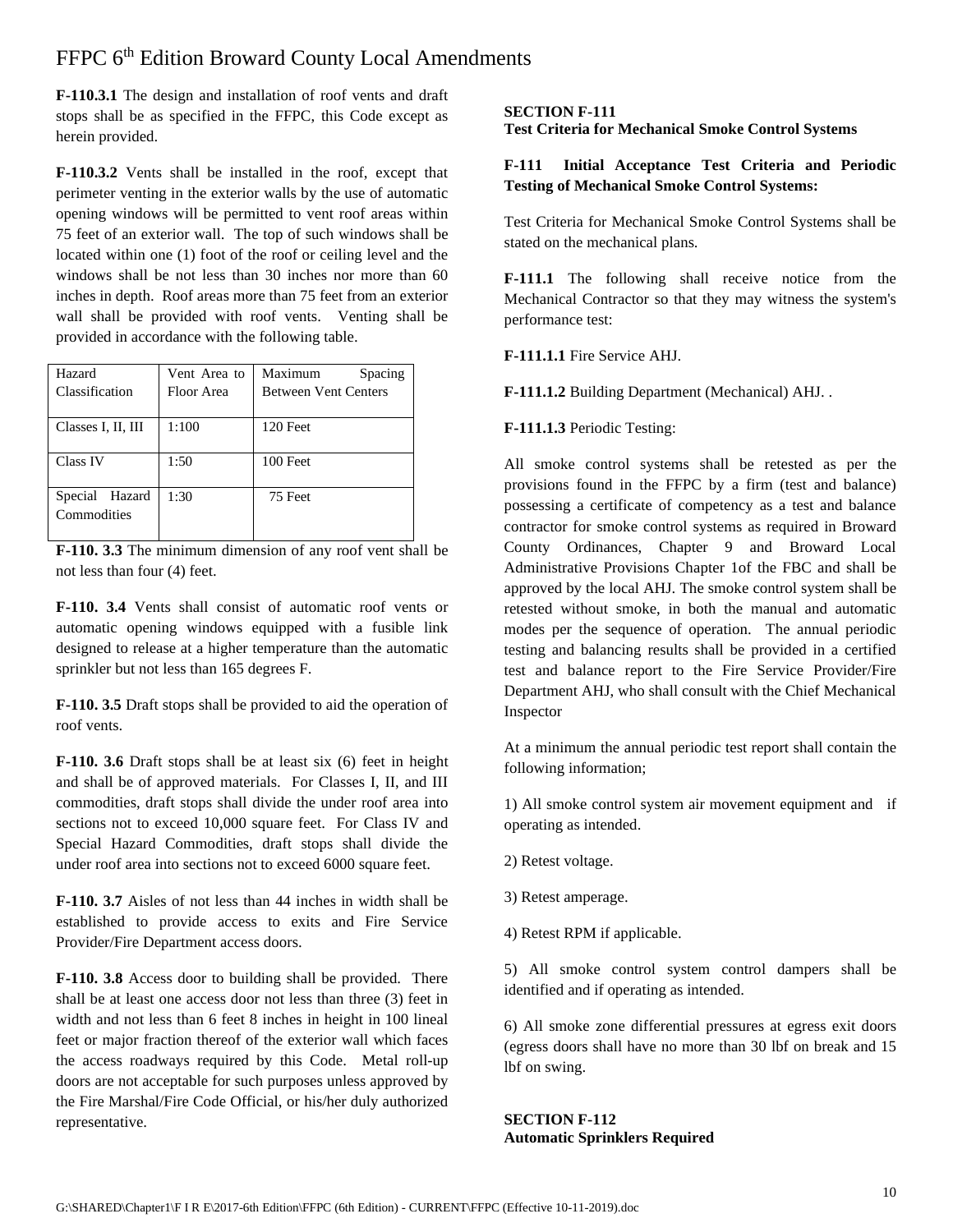#### **F-112 Automatic Sprinklers Required:**

**F-112.1** Fire flow testing of the Water Supply for Automatic Fire Protection Systems (AFPS) and Automatic Standpipe Systems (ASS) using water as an extinguishing agent for new buildings and structures and existing buildings and structures where the AFPS and ASS are altered by more than seventyfive (75) percent of their value shall be as follows:

**a)** Fire flow test of the water supply for AFPS and ASS shall be in accordance with NFPA 291, Recommended Practice for Fire Flow Testing and Marking of Hydrants, Florida Administrative Code (FAC) 69A-60.

**b)** The engineer of record (EOR) shall be responsible to review the fire flow results, potential drought impact and future demands to the water distribution system. Where the EOR determines that the water distribution system will be significantly impacted during drought conditions or as a result of anticipated future growth, the EOR shall provide a safety margin in the design of the AFPS/ASS. The EOR shall utilize NFPA 13 annex as a guide in reviewing water distribution systems.

**c)** Design of the water flow for the AFPS and/or ASS shall be the same as that obtained from the fire flow test.

d) The residual pressure at the required water flow at the connection to the water main for an AFPS and/or ASS shall not be less than 20 PSI.

e) The static pressure at the water main shall be determined by a recorded method for a minimum twenty-four (24) hour period.

f) Fire flow test data shall not be more than one (1) year prior to the plans, hydraulic calculations and submittals for the AFPS and/or ASS being submitted to AHJs for their review and acceptance. The results of the fire flow test shall be provided to the AHJ at the time of the submittal of the plans, hydraulic calculations and submittals for the water based AFPS and/or ASS.

**F-112.2** The following occupancies shall be protected throughout by an approved automatic sprinkler system installed in accordance with NFPA 13.

#### **F-112.2.1 Storage.**

In existing storage occupancies (other than parking garages and high-piled combustible storage) used for the storage of combustible goods or merchandise and exceeding 20,000 square feet per floor.

#### **F-112.2.4 Industrial Occupancies:**

All existing industrial occupancies exceeding 15,000 square feet per floor.

#### **F-112.3 Reserved**

**F-112.4** Where automatic fire sprinkler systems are installed, the location of the Fire Service Provider/Fire Department connection shall be approved by the Fire Service Provider/Fire Department having jurisdiction.

#### **F-112.5 Manual Wet Standpipe.**

**F-112.5.1** Required standpipes shall be manual wet. The water connection to the manual wet standpipe shall be from a domestic water system through a minimum 1 inch water connection with an approved manufactured check valve backflow prevention device.

#### **SECTION F-113** Corridors **F-113 Corridors.**

Where exterior corridors or exterior balconies serving as a required means of egress are enclosed on both sides and above, and the length of the enclosure along the long axis is twenty-five (25) feet or more, fire-resistivity of walls and the protection of openings therein shall be required as if such corridors or balconies were enclosed interior corridors.

#### **SECTION F-114 Portable Fire Extinguishers**

**F-114 Portable Fire Extinguishers.** Portable fire extinguishers shall be installed and maintained at each floor level in multi-family occupancies in accordance with NFPA 10.

#### **F-115 RESERVED**

**SECTION F-116 Flammable and Combustible Liquids**

**F-116 Flammable and Combustible Liquids.**

#### **F-116.1 Underground Storage and Dispensing of Flammable/Combustible Liquids:**

Underground tanks used to store flammable liquids shall bear an Underwriters' label or equivalent testing agency. Tank capacity for underground installations shall be limited to thirty thousand (30,000) gallons or less. Any tank to be installed shall be jointly approved in writing by the Fire Chief, Building Official, the director of zoning, and/or their duly authorized representative, after an appropriate review has been conducted. Such review includes, but is not limited to, an analysis of the proposed installation, location, distance separations, types of occupancies in the vicinity, tank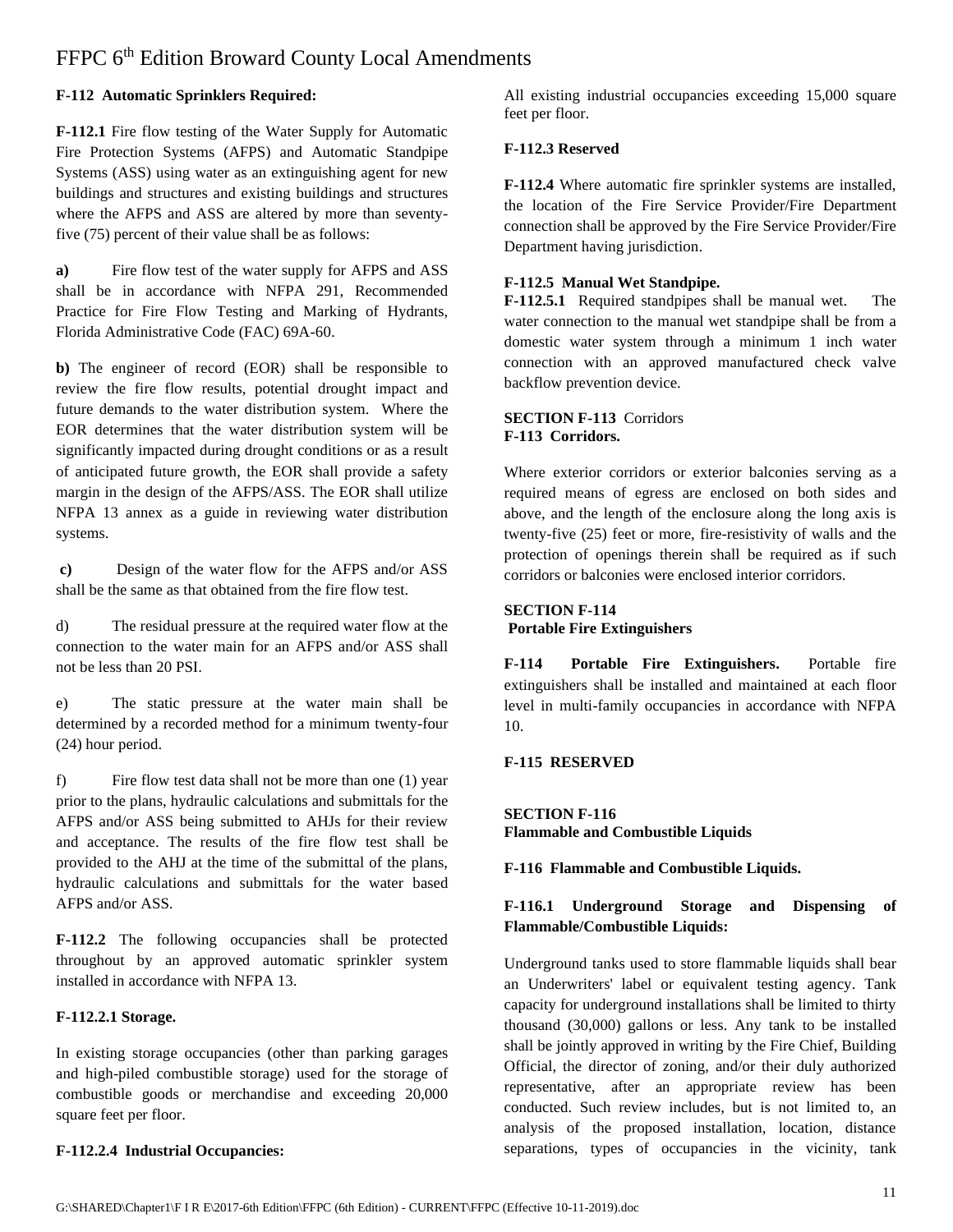corrosion protection and construction, and applicable zoning restrictions. The maximum storage capacity in any one location shall not exceed an aggregate total of one hundred thousand (100,000) gallons unless approved by the local Fire Code Official. Any property or facility requesting installation of tanks exceeding an aggregate capacity of sixty thousand (60,000) gallons of flammable liquids shall comply with the following additional requirements:

1) The property must be of suitable size, shape and topography to allow for the safe installation of the proposed tanks and be in compliance with location requirements identified in other sections of the NFPA, state and local fire codes; and

2) The facility must have an attendant on site during hours of operation; and

3) The facility must be continuously monitored, either by an on-site attendant or a third party when the facility is not in operation; and

4) The operator must provide evidence of an employee training program for on-site attendants that educates concerning all on-site equipment, including life safety equipment and emergency response procedures; and

5) The facility must provide additional emergency shut-off stations for ready accessibility by on-site attendants and the public; and

6) Station operator shall submit an emergency response plan for review and approval prior to issuance of permits for operations of the facility. The emergency response plan shall, at a minimum, provide emergency contact information and notification requirements, fire prevention and control equipment employed at the site, monitoring requirements and plans and procedures for mitigating release of hazardous materials, as well as all other information required by applicable governing and permitting agencies.

When flammable liquids are stored in more than one location, tanks shall not be interconnected between locations.

**Exception***:* Broward County Office of Transportation's Transit Operations and municipal, county and special districts having underground bulk fuel storage facilities shall comply with the provisions of NFPA 30. Aggregate Limitations of Flammable and Combustible Liquids as per the F- 116.1 shall not apply. Permit shall be reviewed for compliance by the local Fire Service Provider/Fire Department having Jurisdiction*.* 

**F-116.1.1** Underground tanks out of service for a period of one year shall be removed. Underground tanks may be abandoned in place only if approved by the Fire Service Provider/Fire Department having jurisdiction.

#### **F-116.2 Storage and Use on Site of Combustible Liquids Used for Fixed Equipment Shall Be Under the Following Requirements:**

**F-116.2.1** Aboveground installation of single-wall tanks shall comply with NFPA 30 and the following additional requirements:

**F-116.2.1.1** Above ground tanks having a capacity in gallons greater than 10,000 shall be approved by zoning and local AHJ.

**Exception:** Municipal, County and Special Districts installing aboveground fuel storage tanks for fixed equipment for providing governmental services. Permit shall be reviewed for compliance by the local Fire Service Provider/Fire Department AHJ .

**F-116.2.1.2** Tanks shall be surrounded with an embankment or impervious dike not less than four feet high and capable of holding not less than one and one half times the capacity of the tank surrounded. Embankments or dikes shall be continuous, with no opening for piping or roadways.

**F-116.2.2** All aboveground storage tanks shall be identified by a suitable sign which will state type of fuel and capacity of the tank.

**F-116.2.3** Tanks used for stationary combustion engines and gas turbines shall comply with NFPA 37, as adopted in FAC 69A-60, Standard for the

Installation and Use of Stationary Combustion Engines and Gas Turbines.

**F-116.2.4** Distance separation between aboveground storage tanks and property lines and buildings shall be as specified in Table F-116.2.4 below:

#### **Table F-116.2.4**

| Capacity<br>in Gallons<br>1,000 | To line of adjoining<br>unprotected building<br>or property which<br>may be built upon<br>12 feet | To line of<br>adjoining<br>protected<br>buildings<br>8 feet | To line<br>of<br>existing<br>frame<br>buildings<br>20 feet |
|---------------------------------|---------------------------------------------------------------------------------------------------|-------------------------------------------------------------|------------------------------------------------------------|
| 2,000                           | 20 feet                                                                                           | 15 feet                                                     | 40 feet                                                    |
| 3,000                           | 20 feet                                                                                           | 15 feet                                                     | 40 feet                                                    |
| 10,000                          | 30 feet                                                                                           | 20 feet                                                     | 50 feet                                                    |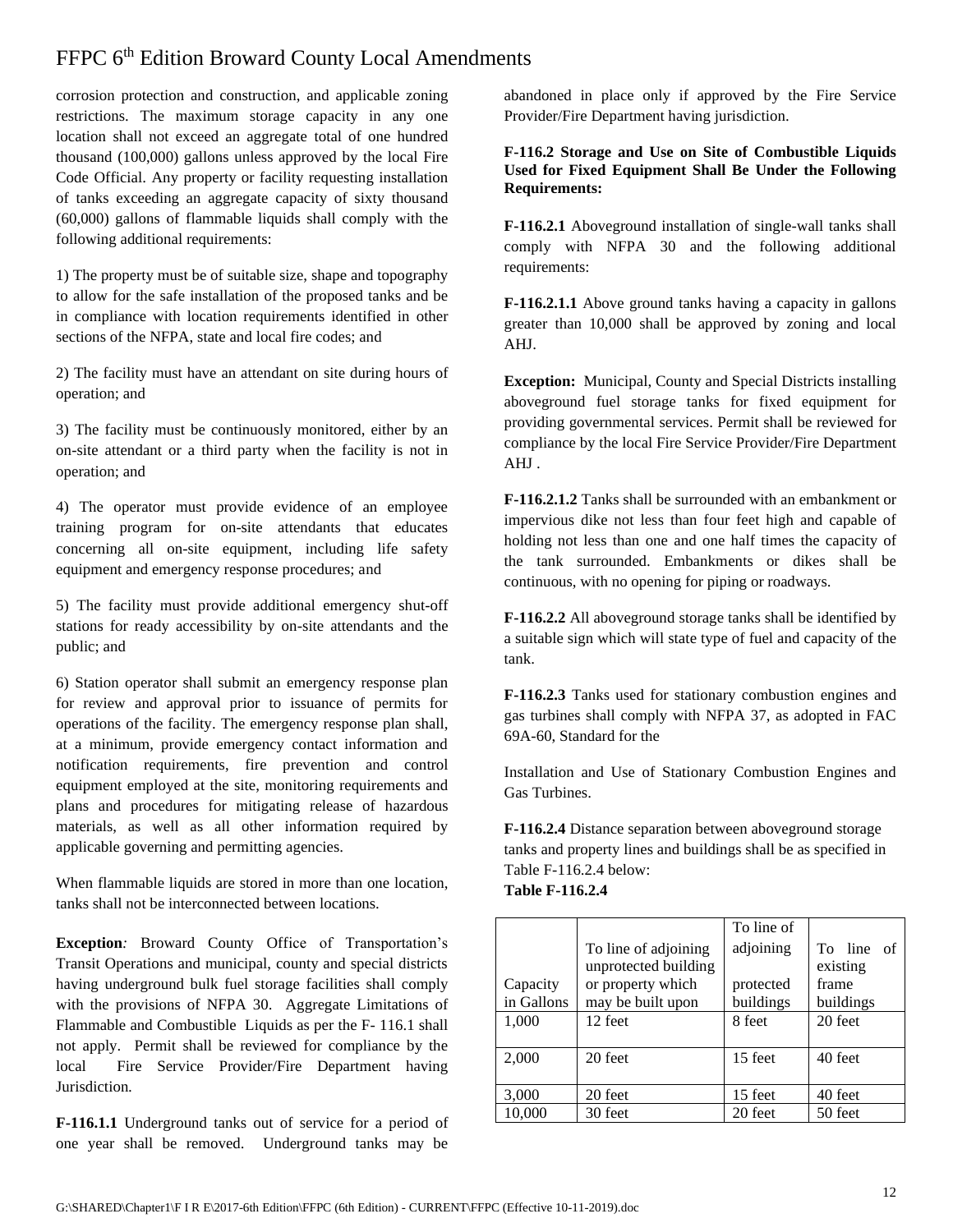#### **F-116.3 Aboveground Storage for Dispensing of Flammable and Combustible Liquids from UL listed 142 (double wall), 2085 or Equivalent Tanks:**

**F-116.3.1** Aboveground storage of flammable and combustible liquids shall be approved by the Fire Chief, Building Official, and/or their duly authorized representative after an appropriate review has been conducted. Such review includes, but is not limited to, an analysis of the proposed installation, location, distance separations, types of occupancies in the vicinity, tank corrosion protection and construction, and applicable zoning restrictions. The maximum storage capacity in any one location shall not exceed an aggregate total of 12,000 gallons. Aboveground storage of flammable and combustible liquids shall comply with the following regulations:

**Exception:** Municipal, county and special districts having aboveground fuel storage facilities shall comply with the provisions of NFPA 30. Aggregate Limitations of Flammable and Combustible Liquids as per F116.3.1 shall not apply. Permit shall be reviewed for compliance by the local Fire Service Provider/Fire Department AHJ *.*

**F-116.3.1.1** The provisions in this Section shall not supersede any zoning standard that might regulate or eliminate the use of aboveground storage tanks.

**F-116.3.1.2** Aboveground Tanks containing flammable and combustible liquids shall be in approved fire resistive tank enclosure assemblies.

**F-116.3.1.2.1** A fire resistive tank enclosure assembly storing flammable liquids shall consist of a tank bearing an Underwriters' label 142, 2085 or an equivalent testing criteria by an approved testing agency. A single tank or combination of tanks shall not exceed 12,000 gallons at one site.

**F-116.3.1.3** The tank assembly shall be installed upon a minimum four-inch (4") slab, meeting requirements of the manufacturer's specifications. Each tank assembly shall be anchored to withstand uplifting by flooding or storm surges, including when the tank is empty.

**F-116.3.1.4** Area around tank assembly shall be maintained free of combustible waste, debris and all types of storage. Any tank assembly exposed to vehicular traffic shall have collision barrier posts installed on all corners and sides so exposed and shall not be spaced more than four feet (4') apart, center to center. Fire Marshal/Fire Code Official, or his/her duly authorized representative, may require the installation of collision barrier posts, even if the clearance guidelines can be achieved.

**F-116.3.1.5** Dispensing devices are allowed to be installed on top of the tank enclosure assembly. Any such device

dispensing Class 1 liquids shall have installed on the fill hose, a UL listed emergency breakaway device designed not to lose liquid from either side of the breakaway point. All product piping attached to the tank enclosure assembly shall be double walled, contain a sheer valve or equivalent, and shall be installed by an authorized pollutant storage system specialty contractor. External piping leading away from the tank shall have a valve located within six inches (6") to the shell of the tank. Approved antisiphon devices shall be installed at each connection of piping to a tank when such piping extends below the level of the top of such tanks both internally and externally. All underground pipe work shall be uncovered until inspected by building and Fire Service Provider/Fire Departments, and other regulatory agencies.

**Exception:** Factory installed piping does not have to be installed by an authorized pollutant storage system specialty contractor.

**F-116.3.1.6** Aboveground tank assemblies temporarily out-ofservice for a period not exceeding ninety (90) days shall immediately have the fill, gauge openings and pump suction capped and secured against tampering. The vent lines shall be left open. Aboveground tank assemblies out-of-service for a period exceeding ninety (90) days, shall be removed. The property owner or agent shall notify the Fire Service Provider/Fire Department of any tanks out-of-service greater than 90 days.

**F-116.4** Only Labeled and Listed Pumps Shall Be Used; Gravity Flow Pumps Are Prohibited. Fuel shall be drawn from aboveground storage tanks by pumps bearing the label of an Approved Testing Laboratory, such as Underwriters Laboratories, Inc. The use of pressure systems or gravity flow type pump systems is prohibited.

#### **SECTION F-117 Dispensing Areas**

**F-117.1** Dispensing areas shall be provided with a vehicular driveway constructed of reinforced concrete. It shall be sloped to allow any accidental discharge from the dispensing of fluid to flow away from the dispenser or any building, and shall be subject to the approval of the Fire Marshal/Fire Code Official, or his/her duly authorized representative. This driveway shall be a minimum of twelve feet (12') wide and twenty feet (20') long, minimum. In every case, this driveway shall be large enough that the fuel hose, when fully extended, does not reach the far edge of the driveway.

**F-117.2** A fire extinguisher with a minimum classification 4A-60BC shall be provided and so located that it will be not more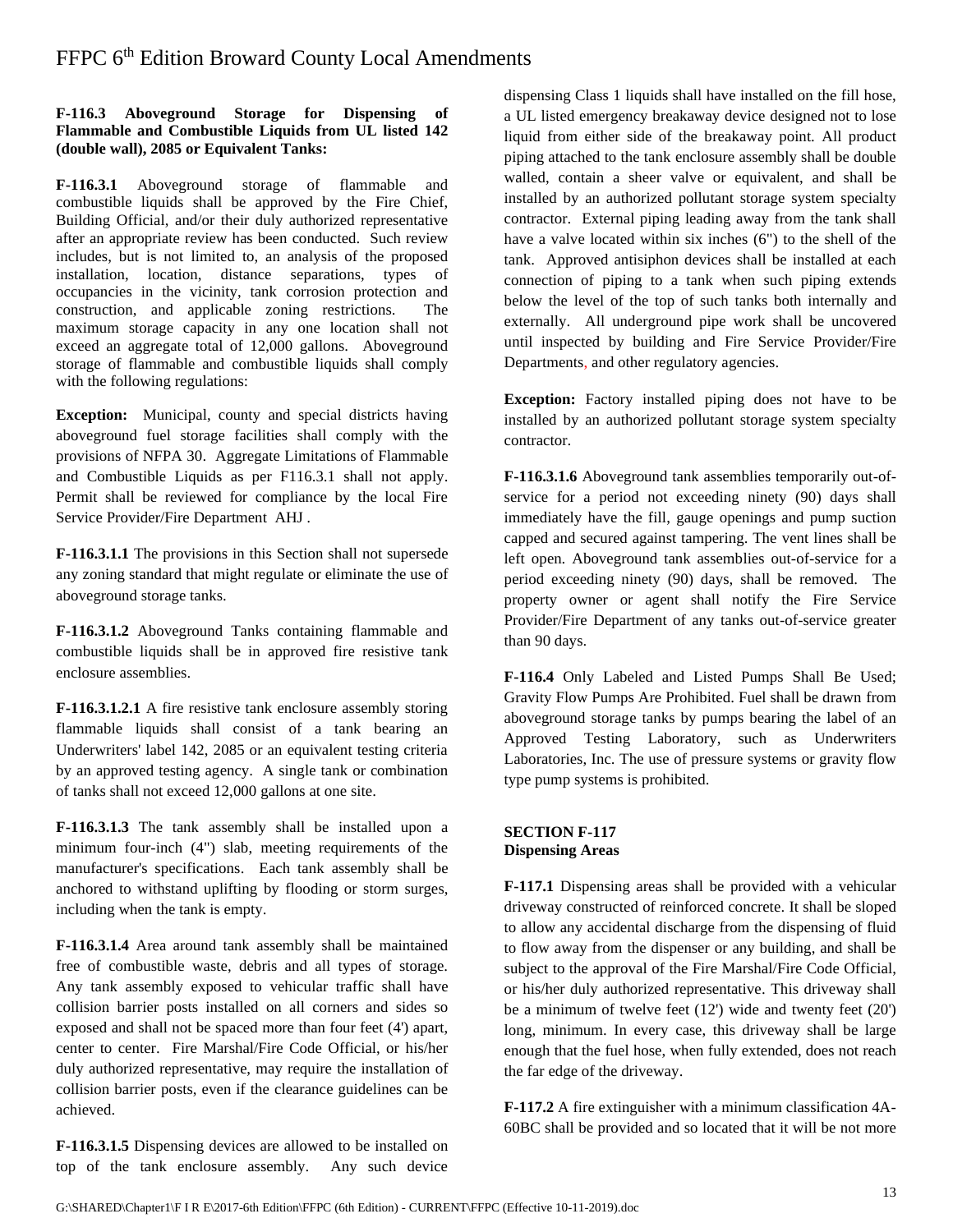than one hundred feet (100') from any pump, dispenser, or fillpipe opening.

#### **SECTION F-118**

#### **Flammable Liquid Storage at Port Everglades and the Fort Lauderdale-Hollywood International Airport**

**F-118.1** Aboveground storage of flammable liquids shall be permitted at Port Everglades and the Fort Lauderdale-Hollywood International Airport ("Airport"). All tank locations at the Airport shall be approved by the Broward County Fire Marshal/Fire Code Official, or his/her duly authorized representative, prior to the issuance of a permit to erect or install a tank.

**F-118.2** All flammable liquid storage tanks at Port Everglades shall be constructed, installed and maintained in accordance with the Port Everglades Tariff Number 12 amendments thereto and reissues thereof.

#### **SECTION F-119 Liquefied Petroleum Gases**

**F-119.1 Scope.** This Section shall apply to the storage, handling and transportation of liquefied petroleum gas and the installation of all equipment pertinent to systems for such uses in addition to the requirements stated in NFPA-58, Storage and Handling of Liquefied Petroleum Gases.

**F-119.2 Definition.** Distributing Plant: A facility, the primary purpose of which is the distribution of gas, and which receives LP-Gas in tank car, truck transport or truck lots, distributing this gas to the end use by portable container (packaged) delivery, by tank truck or through gas piping. Such plants have bulk storage (2,000 gallons water capacity or more) and usually have container filing and truck loading facilities on the premises. Bulk plants are considered as being in this category. Normally no person other than plant management or plant employees shall have access to these facilities. Additionally, definitions contained in NFPA 58 shall apply.

**F-119.3** A permit is not required for portable cylinders 20 lbs, or less for portable equipment.

#### **F-119.4 Location of Containers and Limits:**

**F-119.4.1** All new liquefied petroleum gas storage installation and handling shall be in accordance with NFPA-58, the laws of the State of Florida, and all applicable rules, regulations, and ordinances of the AHJs.

**F-119.4.2** Within the limits established by law restricting the storage of liquefied petroleum gas for the protection of heavily populated or congested commercial areas, the aggregate capacity of any one installation shall not exceed 2,000 gallons

water capacity, except that in particular installations this capacity limit may be altered at the discretion of the BCFCC after consideration of special features such as topographical conditions, nature of occupancy and proximity to buildings, capacity of proposed tanks, degree of private fire protection to be provided and facilities of the local Fire Department. The storage of liquefied petroleum gas shall conform to the provisions of the local zoning ordinance.

**F-119.4.3** Where a distributing point is allowed, there shall be in attendance a qualified person to make the transfer of liquefied petroleum gas. This person shall have been trained by a licensed gas company, and be in possession of documents certifying such training. The owner of the distributing point shall be licensed by the LP Division of the State of Florida.

**F-119.4.4** All plans for installations at distributing points shall be submitted to the AHJs for permits and approval. In addition, plans for locations at distributing points for fixed (stationary) installations of

- 1) 2,000 gallons individual water capacity, or
- 2) with the aggregate water capacity exceeding 4,000 gallons, or
- 3) Any installation, regardless of size, which will be used for resale to the public, shall be submitted to the State of Florida LP Division for approval and proper licensing, and be approved before the installation is started. Other safety precautions shall be adhered to as designated by the Fire Code Official/Fire Marshal, or his/her duly authorized representative.

**F-119.4.5** An LP Gas storage tank shall not be installed on the same island used for gasoline or diesel fuel dispensing. A minimum distance of 25 feet shall be maintained between the LP gas storage tank and the flammable liquid dispensing devices.

**F-119.4.6** A distributing plant, as defined in F-117.1 shall be prohibited unless approved by the Fire Code Official/Fire Marshal or Fire Code Manager/Administrator, or his/her duly authorized representative, of the jurisdiction.

**F-119.4.7** Multiple container installations with a total storage water capacity of more than 180,000 gallons (150,000 gallons LP-gas capacity) shall be subdivided into groups containing not more than 180,000 gallons in each group. Such groups shall be separated by a distance of not less than 50 feet, unless the tanks are:

**1)** buried or mounted in an approved manner, or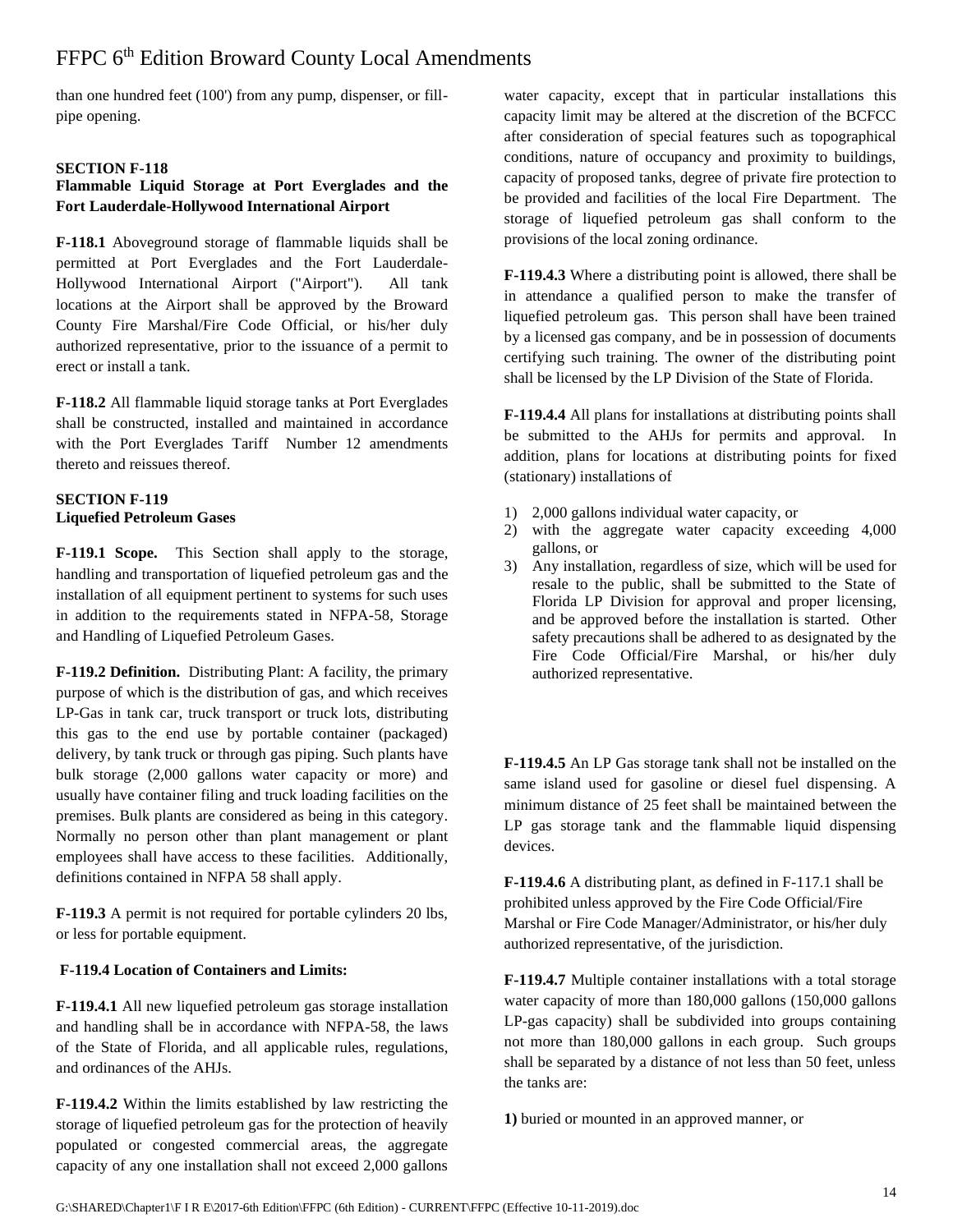**2)** protected with approved insulation on such areas that may be subject to impingement of ignited gas from pipelines or other leakage, or

**3)** protected by fire-walls of approved construction, or

**4)** protected by an approved system for application of water, or

**5)** protected by other approved means, where one of these forms of protection is provided, the separation shall not be less than 25 feet between such container groups.

**F-119.4.8** The storage and transportation of liquefied petroleum gas and the installation of all pertinent equipment shall be installed and maintained in accordance with NFPA-58, and subject to the approval of the Fire Chief, or his/her duly authorized representative,. These orders shall apply to all persons and places within the jurisdiction except as herein provided.

**F-119.5 Parking and Garaging:** Vehicles containing cylinders of liquefied petroleum gases 20 lbs or greater in size are prohibited in public parking garages, this includes LP gas delivery vehicles. Vehicles that are powered by LP gas and meet NFPA 54 for fuel systems are permitted.

#### **F-119.6 Prohibited Use of Liquefied Petroleum Gas:**

**F-119.6.1** Liquefied petroleum gas shall not be used for the purpose of operating any device or equipment unless such equipment or device is approved for use with a liquefied petroleum gas.

**F-119.6.2** Liquefied petroleum gas shall not be released to the atmosphere except through an approved liquid level gauge or other approved device.

#### **F-119.7 Dispensing and Overfilling.**

**F-119.7.1** The dispensing of liquefied petroleum gases shall be performed by a qualified attendant.

(a) It shall be illegal for any person, firm, corporation, association, club or organization to operate a self-service liquefied petroleum gas dispensing operation which is open to the public.

**F-119.7.2** A person shall not fill or maintain a liquefied petroleum gas container with liquefied petroleum gas in excess of the fixed outage gauge installed by the manufacturer or the weight stamped on the tank.

#### **F-119.8 Safety Devices.**

**F-119.8.1** A person shall not tamper with or make ineffective the safety devices of any liquefied petroleum gas container.

**F-119.9** Abandonment of Liquefied Petroleum Gas Equipment:

**F-119.9.1** Whenever the use of liquefied petroleum gas equipment has been discontinued, it shall be abandoned in an approved manner within a period of 30 days.

**F-119.9.2** The following procedures may be used when approved by the Fire Chief or his/her duly authorized representative.

**F-119.9.2.1** Removal of all liquefied petroleum equipment.

**F-119.9.2.2** Burn-off content of container.

**F-119.9.3** All service openings shall be capped or plugged after contents have been removed from container.

**F-119.9.4** All LP tanks, abandoned or out of service in excess of ninety (90) days, shall be removed and properly disposed of.

**F-119.10** Protecting containers from Vehicles: LP gas containers located in or adjacent to areas such as alleys, driveways, loading docks or parking lots where they may be damaged by vehicles, shall be protected from damage.

#### **F-119.11 Hydrogen Fuel for Emergency Power Systems.**

Hydrogen stationary fuel cell power systems shall be installed in accordance with NFPA 853. Storage shall be in compliance with NFPA 55 (Storage, Use and Handling of Compressed Gases Cryogenic Fluids in Portable or Stationary Containers, Cylinders and Tanks) for installation.

#### **SECTION F-120 Fireworks and Sparkler/Novelty Items**

#### **F-120.1 General Requirements.**

**F-120.1.1** The manufacturing of fireworks, sparklers and pyrotechnic materials is prohibited.

**F-120.1.2** The storage of fireworks and pyrotechnic materials is prohibited except as permitted in NFPA 1, Section 65.

**F-120.1.3** Except as hereafter provided, it shall be unlawful for any person, firm, co-partnership or corporation to store, to offer for sale, expose to store, expose for sale, sell at retail, or use or explode any fireworks and/or pyrotechnic materials.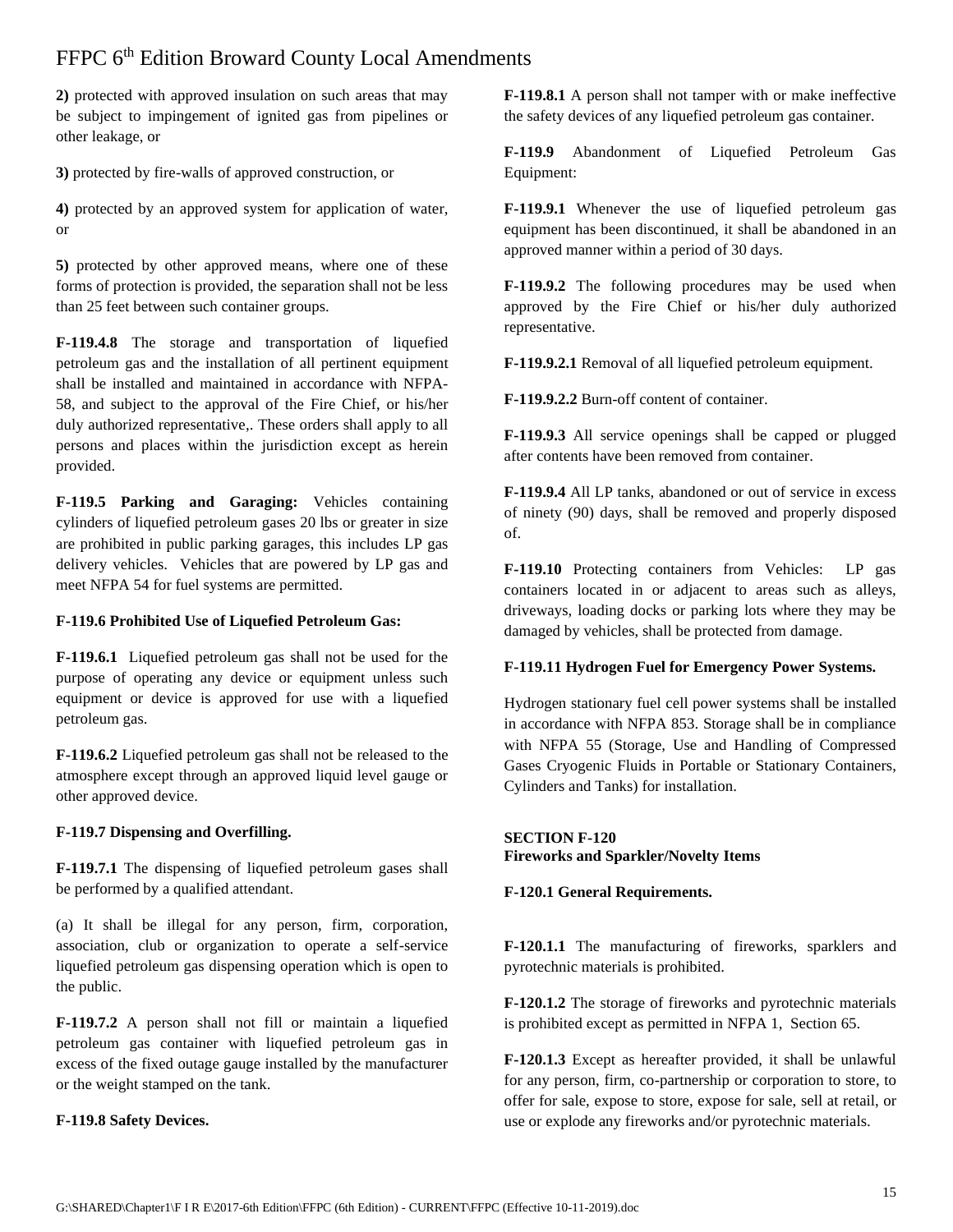**F-120.1.4** Approved sparklers per F. S. 791.013 and any wholesaler registered in accordance with Florida Statute 791.015 as of July 1, 1996, who has obtained all applicable governmental licenses and permits to operate from a permanent structure within Broward County as of July 1, 1996, are exempt from this subsection.

**F-120.1.5** Wholesale exemption sales of fireworks pursuant to F.S.791.04 shall be prohibited at temporary or seasonal sales sites, and sales sites located in tents, canopies and stands.

#### **F-120.1.6 Permit Requirements and Operator Qualifications.**

**F-120.1.6.1.** Application for permit to operate a display of fireworks or use of pyrotechnics before a proximate audience shall be made in writing on forms provided by the Authority Having Jurisdiction to the Fire Chief, or his/her duly authorized representative, at least 15 days in advance of the date of the display. Except as specifically modified within this Code, outdoor display of fireworks shall be as specified in NFPA 1123. See Section F 120.2 for additional requirements for Outdoor Display of Fireworks on Private Residential Property. See Section F- 120.3 for additional requirements for Offshore and Barge Fireworks Displays. Except as specifically modified within provisions of the Fire Protection Provisions of this Code, the FFPC, and all Fire Codes, use of pyrotechnics before a proximate audience shall be as specified in NFPA 1126.

**F-120.1.6.1.1** Before any permit for a pyrotechnic display shall be issued, the person or organization making application shall furnish proof of financial responsibility to satisfy claims for damages to property or personal injuries arising out of any act or omission on the part of such person or any agent or employee thereof, in such amount, character, and form as the Fire Chief, or his/her duly authorized representative, determines to be necessary for the protection of the public.

**F-120.1.6.1.1.1** A copy of the certificate of insurance naming the permitting agency as additional insured is required.

**F-120.1.6.1.1.2** Minimum required amount of certificates of insurance for permit issuance is as follows: \$1,000,000 for bodily injury, and \$50,000 for property damage, per occurrence.

**F-120.1.6.2** Permit application shall be set forth and contain the following:

**F-120.1.6.2.1** The name, address and telephone number of the organization sponsoring the display, the supplier of the fireworks, the operator (pyrotechnician) and all assistants.

**F-120.1.6.2.2** Application shall be signed by the sponsoring organization representative, the operator (pyrotechnician) and approved by the Chief of Police in accordance with F.S. 791.

**F-120.1.6.2.3** References for the most recent three firework displays supervised and discharged by the designated operator shall be required for review by the AHJ. Said referenced displays shall be similar in size and complexity and will provide contact persons and telephone numbers.

**F-120.1.6.2.4** The date and time of day at which the display is to be held and the duration time for said display. Permits shall be issued for displays between the hours of 11:00 pm and 7:30 am.

**F-120.1.6.2.4.1** Time restrictions stated above may not be applicable on January 1, July 4, and December 31, or any other date where specific permission to operate a display of fireworks is granted by the AHJ.

**F-120.1.6.2.5** The exact location address for the display, event or production.

**F-120.1.6.2.6** A copy of a location site plan with dimensions indicating the exact location planned for the display site and all grounds and facilities at which the event will be held. This plan shall include the location of all structures, audience viewing areas, roads, trees and utilities.

**F-120.1.6.2.7** Operator and assistant qualifications shall comply with the provisions of NFPA 1123 and NFPA 1126.

**F-120.1.6.2.7.1** The operator shall be responsible for ensuring that a sufficient number of assistants are available on site for the safe storage and conduct of the fireworks display.

**F-120.1.6.2.7.2** Operators shall be at least 21 years of age and all assistants shall be at least 18 years of age. A copy of a valid driver's license or other valid picture I.D. acceptable to the AHJ shall be provided for all operators and assistants.

**F-120.1.6.2.8** The type and number of fireworks to be discharged.

**F-120.1.6.2.8.1** Aerial displays: Size and number of each type of burst (single, multiple, etc.)

**F-120.1.6.2.8.1.1** All aerial shells, regardless of size, shall be fired using approved electrical ignition unless alternate method of ignition is approval by the AHJ.

**F-120.1.6.2.8.1.2** All electrically fired displays shall provide a solid barrier located at least 100 feet from the mortar location from which all operators (pyrotechnicians) shall control the display with the exception of displays on barges.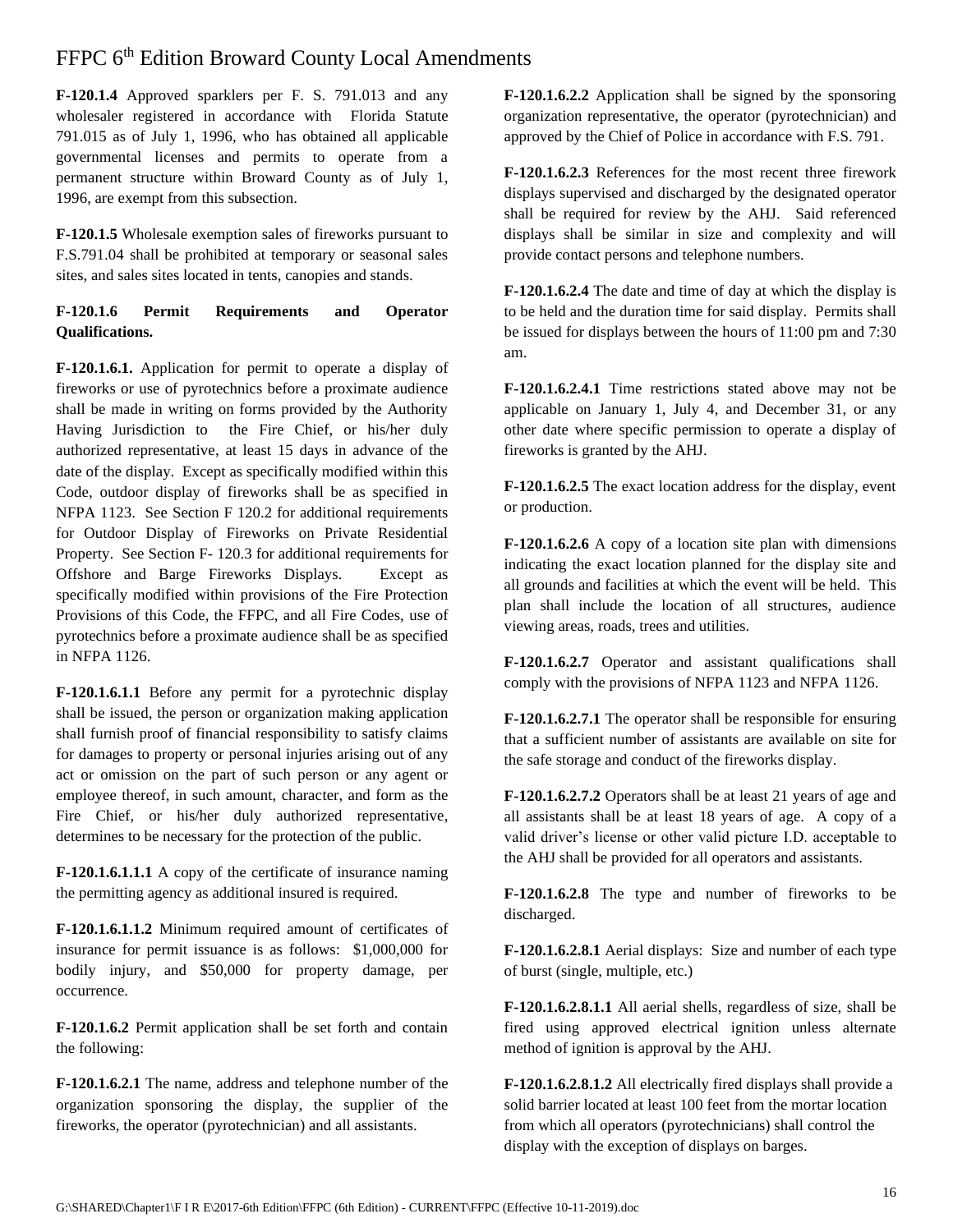#### **F-120.1.6.2.8.2 Fixed displays. Size, type and description of displays.**

**F-120.1.6.2.8.3** The manner and place of storage of fireworks prior to display. The date, time and travel route from the point the fireworks enter Broward County.

#### **F-120.1.6.2.9 Standby Firewatch Requirements.**

**F-120.1.6.2.9.1** The Fire Chief, or his/her duly authorized representative, shall require one or more standby firewatch personnel employed by the Fire Service Provider/Fire Department, to be on-duty for each display or performance. When deemed necessary the Fire Chief, or his/her duly authorized representative, additional fire rescue apparatus may be required for the display or performance. The expense of such personnel services and apparatus shall be borne by the permit holder, and shall be paid prior to issuance of the permit.

**F-120.1.6.2.9.2** The standby firewatch personnel shall be on duty from the time of display set up, during the display, and until termination of the display and removal of all fireworks, debris, pyrotechnical materials and devices from the site.

**F-120.1.6.2.9.3** In the case of indoor displays or performances, standby firewatch personnel shall be maintained until total restoration of normal function of the fire safety systems has been verified.

**F-120.1.6.2.9.4** At a minimum, at least one of the assigned standby firewatch personnel shall be a BORA Certified Fire Inspector.

**F-120.2** Additional Requirements for Outdoor Display of Fireworks on Private Residential Property:

**F-120.2.1** Written approval from the property owners located adjacent the proposed display site property is required prior to approval of a permit for outdoor fireworks display.

**F-120.2.2** The display site shall have at least a 100 foot per inch radius of internal mortar diameter of the largest shell to be fired.

**F-120.2.3** Minimum distance separation shall be no less than 300 feet from the nearest dwelling, building, or structure. This includes canopies, chickee huts, or similar structures, bulk storage areas, public highways, railroads or other means of travel.

**F-120.2.4** Not within 1,000 feet of a school, theater, church, hospital, nursing home, assisted living facility, livestock/animal storage site, or similar structures or institutions.

**F-120.2.5** No less than 50 foot radius from the nearest aboveground utility, telephone or telegraph line, tree, or other overhead obstruction.

**F-120.2.6** The audience shall be restricted behind an approved barrier, location no less than 200 feet from the outside of the required display site distance separations.

#### **F-120.2.7 Reserved**

#### **F-120.3 Offshore and Barge Fireworks Displays.**

**F-120.3.1** Firework displays shall only be permitted on approved barges. Barge means a non-self-propelled vessel and shall meet the requirements of NFPA 1123 for construction and sizing requirements of the discharge site.

**F-120.3.2** A valid copy of a current U.S. Coast Guard permit of operation shall be provided for each barge display, if required by the U.S. Coast Guard.

**F-120.3.3** At least two chase boats shall be provided to maintain a clear separation distance of at least 1,000 feet radius around the barge from other vessels, structures and the beach. Chase boats shall also provide transportation of fire rescue personnel when required.

**F-120.3.4** Two-way compatible communication shall be provided for use by fire rescue and law enforcement personnel, chase boats and barge crew.

**F-120.3.5** Ladder access shall be provided to allow immediate access for inspection and emergency response.

**F-120.3.5.1** Stabilization shall be provided to secure the barge and prevent rotation from wind, water current and firing angle.

**F-120.3.5.2** Inspection of the barge by the Fire Service Provider/Fire Department shall occur at least one to two hours prior to the scheduled departure for sea.

#### **F-120.4 Safety Precautions for Outdoor fireworks.**

**F-120.4.1** If in the opinion of the Fire Chief, or his/her duly authorized representative, any unsafe or hazardous condition exists, the fireworks display shall be postponed until such time as said conditions are corrected.

**F-120.4.2** If high winds, precipitation or other adverse weather conditions prevail, such that in the opinion of the Fire Chief, or his/her duly authorized representative, a significant hazard exists, the fireworks display shall be postponed until weather conditions improve to an acceptable level to allow discharge.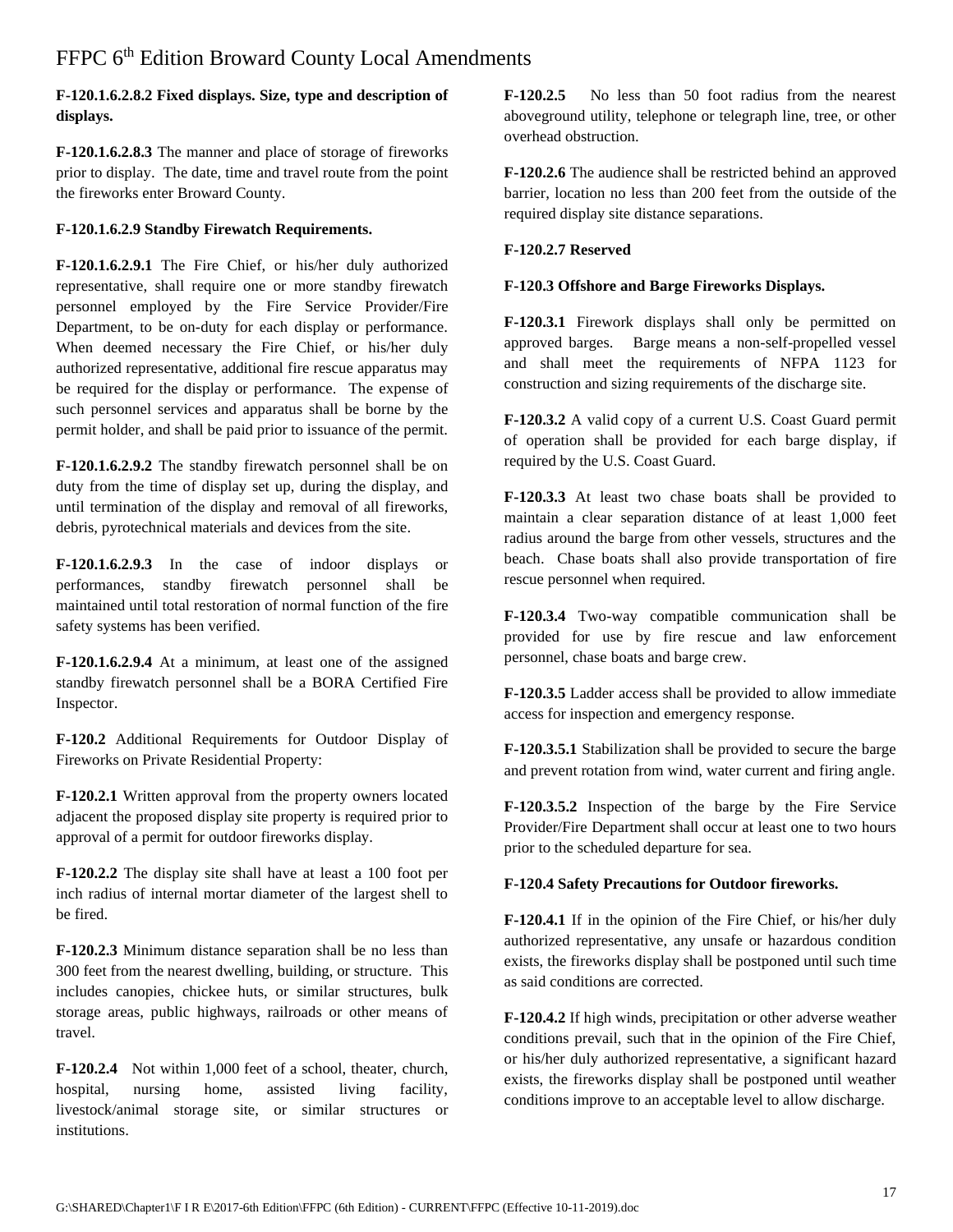**F-120.4.2.1** No discharge of a fireworks display shall be permitted to take place when the wind velocity is 17 knots (20 mph) or greater.

**F-120.4.**3 Immediately upon delivery to the display site, all fireworks shall be properly secured and shall not be left unattended at any time. When deemed necessary, the Fire Chief, or his/her duly authorized representative, may require the operator or employ special security measures to ensure the proper security of the stored fireworks.

**F-120.4.4** A minimum of two, two and one-half gallon pressurized water fire extinguishers shall be available in the discharge area. Additional extinguishers or equipment may be required if conditions warrant. In addition, adequate water supply for fire protection shall be available at the discharge site.

**F-120.5** Requirements for the Sale, Display, Merchandising, Storage and Handling of Approved Sparklers and Novelty Items within buildings, Structures, Canopies and Outdoor Sites.

**F-120.5.1** No person shall be in possession of a lighted cigarette, cigar, or pipe, or any open flame, within 50 feet of any sales, display, merchandising, storage, or handling area. Proper receptacles for disposal of smoking materials shall be provided at all entrances to such areas (i.e. water filled or sand filled buckets).

**F-120.5.2** A minimum of two approved two and one-half gallon pressurized water fire extinguishers shall be available within the sales, display, and handling areas; additional fire extinguishers or fire protection equipment may be required by the authority having jurisdiction.

**F-120.5.3** Precautions shall be taken to protect against fire or spread of fire in all sites located within fields or lots with ground cover such as brush, grass or other overgrowth of vegetation.

**F-120.5.4** Durable and readily visible signs to read "Caution Sparklers—No Smoking" shall be posted on the exterior of each entrance way into and throughout all sparkler sales, storage, and handling areas within the interior of any building, structure, canopy, or outdoor site. These signs shall be readily visible in all directions.

**F-120.5.5** The use, ignition or discharge of any approved sparklers or novelty items is prohibited within buildings or structures where sparklers or novelty items are offered for sale, displayed, or stored, and within 100 feet of any outdoor sales storage or handling sites.

**F-120.5.6** Buildings or structures used in whole or in part for sales (retail or wholesale), display, merchandising, handling, or storage of sparklers and/or novelty items shall be fully protected throughout with an automatic sprinklers system in accordance with NFPA 13, the edition in 69A-60, Florida Administrative Code.

**F-120.5.7** No storage of sparklers or novelty items shall be permitted in vehicles.

**Exception**: Transportation purposes only, to and from the site or at a permitted site, if approved by the authority having jurisdiction*.*

**F-120.5.8** Sales, display and merchandising shall be conducted in an approved and safe manner in order to control handling by the general public.

**F-120.5.9** Amounts of sparklers and related novelty items displayed within the sales area shall not exceed those amounts approved by the Fire Chief, or his/her duly authorized representative. Note: Where the primary business of the occupancy is not sale of sparklers, the sale areas of sparklers or novelty items shall not exceed two percent of the net floor space of the building or structure.

**F-120.5.10** Storage of approved sparklers and novelty items shall comply with the following.

**F-120.5.10.1** Sparklers shall not be stored or kept in any area

**F-120.5.10.1.1** In which paints, oils, or varnishes are manufactured or kept for use or sale, unless the paints, oils or varnishes are in unbroken (sealed) containers.

**F-120.5.10.1.2** In which resin, turpentine gasoline or flammable substances which may generate vapors are used, stored, or offered for sale unless the resin, turpentine, gasoline, or substance is in unbroken (sealed) containers.

**F-120.5.10.1.3** In which there is not at least one 2A10BC fire extinguisher available in the area used for storage.

**F-120.5.10.2** Storage of sparklers shall be in an approved manner, remote from the public, and separated from all other merchandise by at least one hour fire protection and an approved automatic sprinkler system.

**Exception:** Canopies and approved steel storage vaults or containers when used outdoors.

**F-120.5.10.3** Approved storage facilities shall be labeled with an approved Explosion placard complying with the Department of Transportation (DOT) Standard.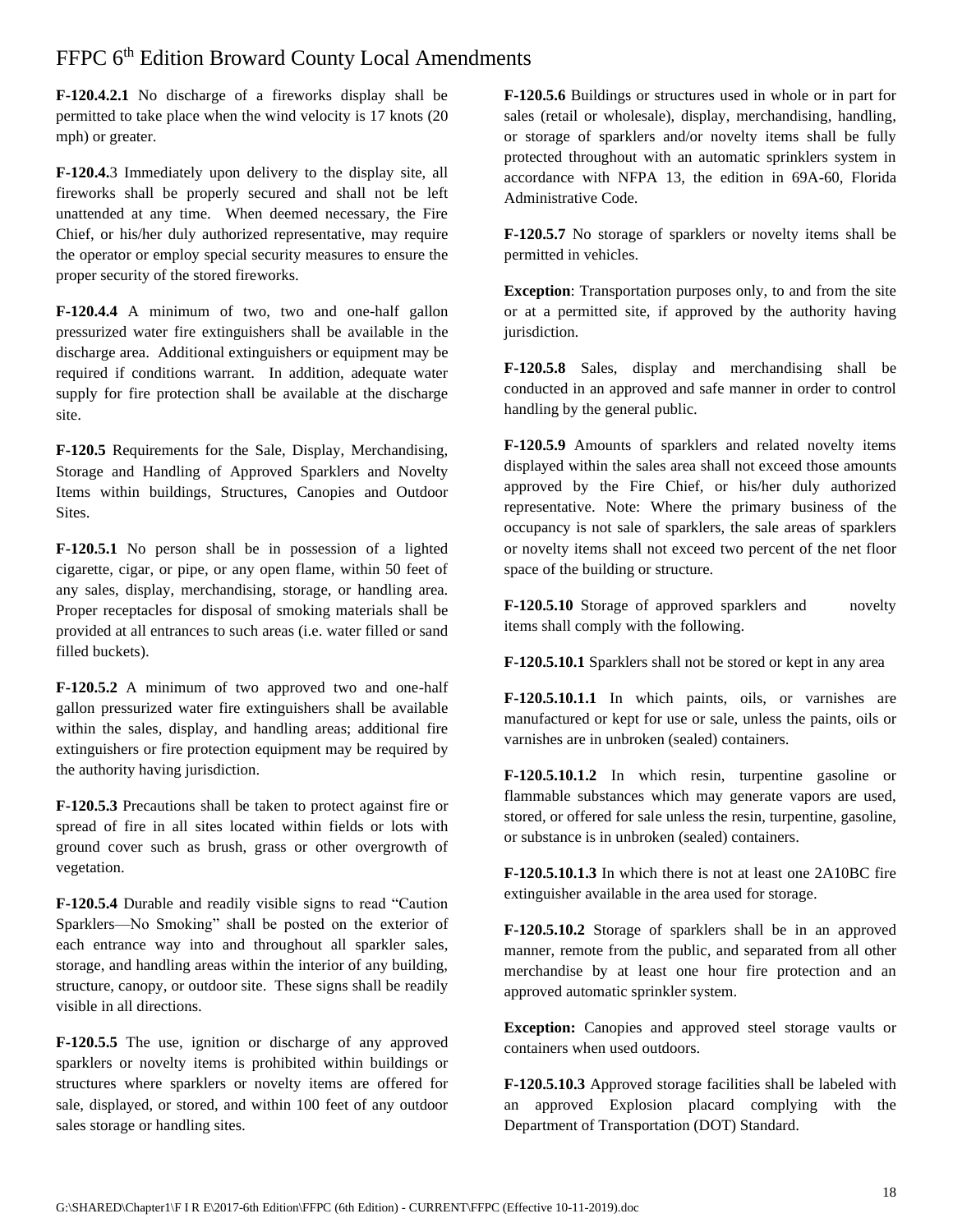**F-120.5.11** Outdoor sites for sale, storage, and/or handling of approved sparklers shall comply with the following distance requirements: The minimum distance between a storage site and any building or structure shall be 50 feet.

#### **F-120.6 Separation.**

**F-120.6.1** The minimum distance required between a site and any fuel storage/dispensing area or device shall be 50 feet.

**F-120.6.2** Storage areas shall be separated from sales and handling areas by a minimum of 25 feet.

**F-120.6.3** Any building or structure used as storage facilities for sparklers and novelty items in conjunction with outdoor sites shall comply with the one hour protection separation and automatic sprinkler system requirements as required for storage areas within building and structures.

**Exception**: Canopies and approved steel storage vaults or containers.

**F-120.6.4** When a canopy can be used in conjunction with an outdoor site operation, the following shall apply:

**F-120.6.4.1** No sides of any kind are permitted on the canopy at any time. Provide copy of Building Permit for canopy.

**F-120.6.4.2** The canopy shall comply with the flame-retardant requirement. Proper flame retardant certificate required.

**F-120.6.4.3** Proper exit and exit access shall be maintained at all times within the interior of the canopy. No obstruction to egress from any portion of the canopy is permitted.

**F-120.6.4.4** Provide and maintain a minimum of one 2A40BC dry chemical fire extinguisher, with properly updated service tag for each 2,500 sq. ft. of canopy area. Not less than one fire extinguisher for each canopy.

**F-120.6.5** If the site is to operate after daylight hours, the site shall be properly illuminated. If electricity powered and/or electrical equipment is used, the following shall apply:

**F-120.6.5.1** All electrical equipment and associated wiring shall comply with NFPA 70, the National Electrical Code, edition as adopted in 69A-60, Florida Administrative Code. Provide copy of permit for electrical service and equipment.

#### **F-120.6.5.2 If fuel powered generator is to be used to supply power for the site, the following shall apply.**

**F-120.6.5.2.1** Generator shall be kept a minimum distance of twenty feet (20') from sales, storage, or handling area.

**F-120.6.5.2.2** Precautions against fire or fire spread shall be taken when generator sites are located within fields or grassed lots.

**F-120.6.5.2.3** Only an approved metal five gallon safety container shall be used to store fuel for the generator. Fuel containers shall be properly stored with a maximum of ten gallons per site.

**F-120.6.5.2.4** Approved fuel containers shall not be stored in sales, storage, handling areas or vehicles.

**F-120.6.5.3** Durable sign to read "NO SMOKING" shall be posted at the generator site.

**F-120.7** The requirements for the use of pyrotechnics before a proximate audience shall be in accordance with the standards as set forth in the FFPC. In addition, the following local amendments shall apply:

**F-120.7.1** A permit application for the use of pyrotechnics before a proximate audience shall be submitted in writing to the local Fire Marshal/Fire Code Official, or his/her duly authorized representative at least 15 business days prior to the display.

**F-120.7.2** The local Fire Marshal/Fire Code Official, or his/her duly authorized representative at their discretion, shall require standby fire watch personnel employed by the AHJ of the Fire Service Provider/Fire Department, to be on duty for each display or performance. When deemed necessary by the local Fire Marshal/Fire Code Official, or his/her duly authorized representative, additional fire and rescue apparatus may be required for the display or performance. Any and all expense(s) of standby personnel services and apparatus shall be borne by the permit holder.

**F-120.7.2.1** Standby fire watch personnel shall be on duty from the time of display setup, during the display, and until termination of the display and removal of all pyrotechnic materials, debris, and devices from the site.

**F-120.7.2.2** In the case of indoor displays or performances, standby fire watch personnel shall be maintained until total restoration of normal functioning of the fire safety systems has been verified.

**F-120.7.2.3** At a minimum, at least one of the assigned standby fire watch personnel shall be a BORA Certified Fire Inspector.

**F-120.7.3** Any indoor use of pyrotechnics shall not be permitted in buildings or any portion thereof unless protected by an approved automatic sprinkler system.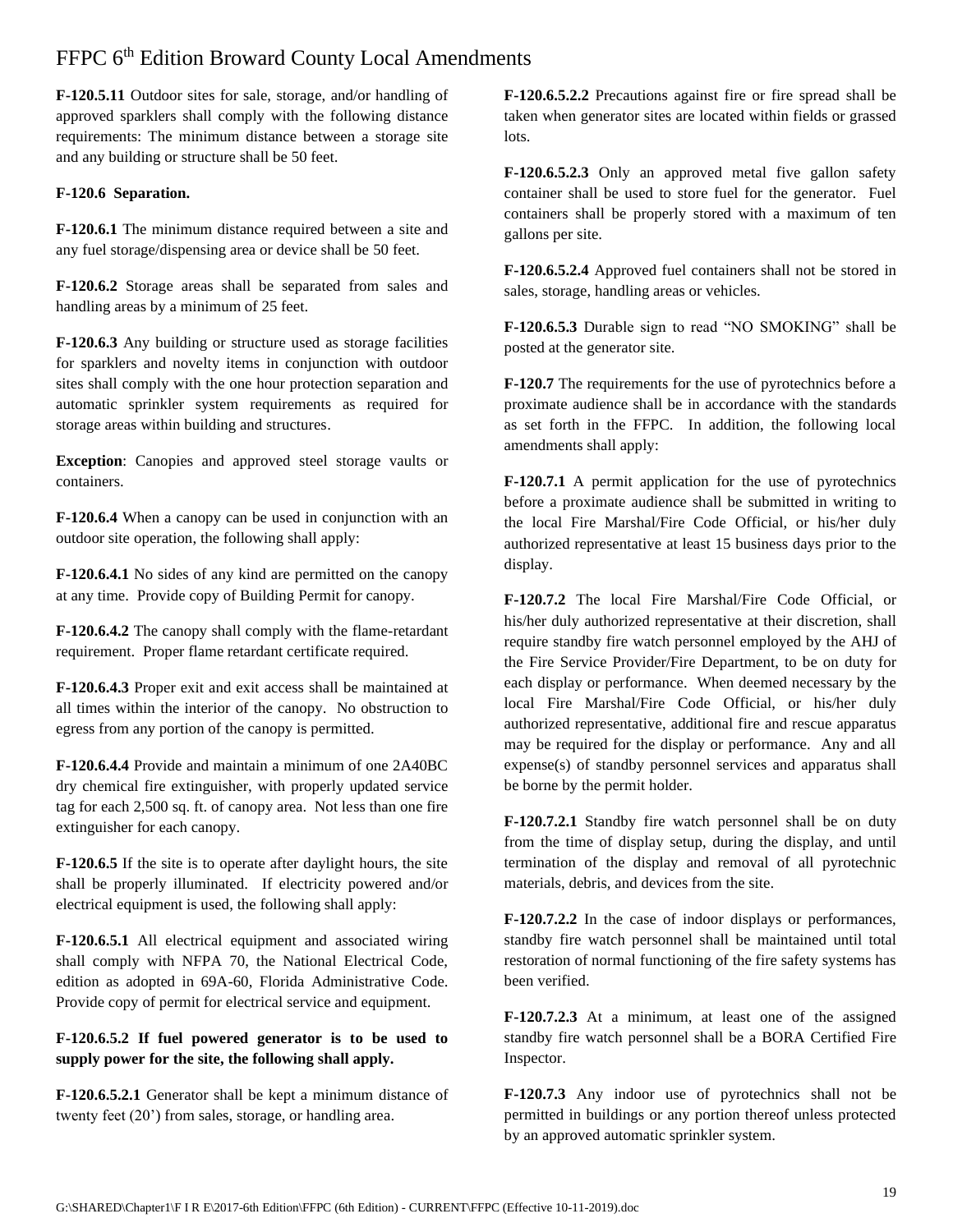**F-120.7.3.1** Indoor use of pyrotechnics shall be prohibited in temporary structures such as tents, canopies,

**F-120.8 Rooftop Pyrotechnics: In addition to the aforementioned code requirements, the following shall apply to rooftop pyrotechnic displays:**

**F-120.8.1** Only NFPA 1126 approved pyrotechnics shall be permitted for all rooftop displays.

**F-120.8.1.1** If a rooftop display is being proposed, the pyrotechnician shall identify a debris fallout area on the submitted plan.

**F-120.8.1.2** The pyrotechnician shall provide the local Fire Marshal/Fire Code Official, or his/her duly authorized representative with an approved, written notice from the FAA acknowledging receipt of the time frame of the display, the pyrotechnic material used, and approval from the FAA representative to proceed with the event.

**F-120.8.1.3** Such an approved written notice shall be a part of the permit application submitted at least 15 working days prior to the event.

**F-120.8.1.4** Failure to provide approved, written notice from the FAA to the local Fire Marshal/Fire Code Official, or his/her duly authorized representative, shall be cause for denial to display rooftop pyrotechnics.

**F-120.8.1.5** At the discretion of the local Fire Marshal/Fire Code Official, or his/her duly authorized representative, the pyrotechnician may be required to post all, or part of the following:

**F-120.8.1.5.1** Additional insurance policy in the amount of one million dollars indemnifying the local AHJ.

**F-120.8.1.5.2** Post a refundable clean-up bond with the local AHJ holding the pyrotechnician responsible for post-event clean up from pyrotechnic debris fallout.

**F-120.8.1.5.3** If the pyrotechnician is not directly responsible for post event cleanup of debris, the pyrotechnician shall furnish written proof from the party responsible for post event cleanup of pyrotechnic debris.

**F-120.8.1.6** The pyrotechnician shall be held responsible for the cleanup of any NFPA 1126 pyrotechnic material fallout on any structure, vehicles, and/or part thereof in the fallout area unless otherwise advised in writing, to the fire code official, as to the contracted party responsible for such cleanup.

**F-121 Photovoltaic (PV)**

The design, installation, operation, inspection, and maintenance of all photovoltaic electrical equipment, except for that equipment used in one and two-family single residences, shall comply with this section of the Local Fire Code Amendments to the Florida Fire Prevention Code and NFPA 70 NEC.

#### **F-121.1 Remote Disconnect**

a) If the PV Solar disconnect cannot be located at the utility service point, a sign / placard securely mounted to the building shall indicate the location on the exterior of the building where the solar disconnect can be found. The sign / placard for the remote disconnect shall be affixed at the utility meter, directing the Fire Service Provider/Fire Department personnel to the location where the PV Solar Disconnect can be found (sign / placard material and lettering shall be as stated above and give clear directions to the location of the PV Solar disconnect location).

**F-121.2** PV Solar systems installed in Commercial buildings where any life safety device, equipment, system, level of protection, or any other feature required for compliance with the life safety code relying on continuous electricity shall be inspected for integrity and operability as intended per its respective code.

#### **F-121.3.1 Rapid Shutdown of PV Systems on Buildings:**

All buildings with solar systems shall comply with NFPA 70, section 690.12 as it relates to a means to disconnect voltage on the load side of solar panels in an emergency situation.

#### F-122 **Mobile and Temporary Cooking Operations**

**F-122.1** The following section shall be a minimum life safety requirement but can be modified if deemed necessary by the local AHJ.

**F-122.1.1** Mobile or Temporary Cooking. Any cooking facility, apparatus or equipment, being operated on a one time or interim basis, or for less than 90 days in the same location, other than at a fixed location, building or structure which has been inspected and permitted under another section of this code, regulation or statute, inclusive of self-propelled trucks and vehicle, trailered units, push carts, equipment located under cover of awnings, canopies or pop-up tents, or other structures for which a building permit has not been issued.

**F-122.1.**2 All current licensing, semiannual / annual fire suppression system inspections reports and a cleaning report